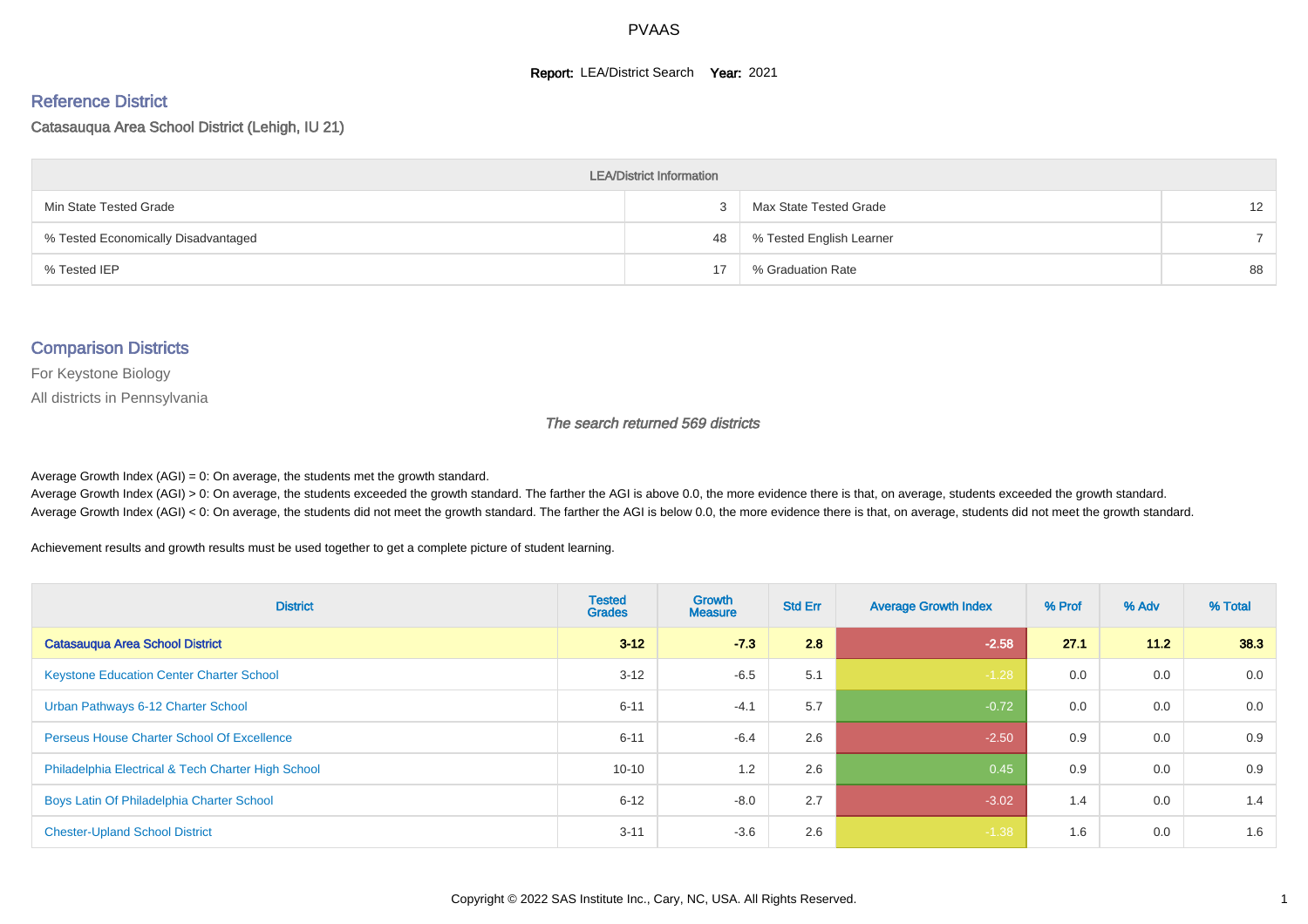| <b>District</b>                                                       | <b>Tested</b><br><b>Grades</b> | <b>Growth</b><br><b>Measure</b> | <b>Std Err</b> | <b>Average Growth Index</b> | % Prof | % Adv   | % Total |
|-----------------------------------------------------------------------|--------------------------------|---------------------------------|----------------|-----------------------------|--------|---------|---------|
| <b>Catasauqua Area School District</b>                                | $3 - 12$                       | $-7.3$                          | 2.8            | $-2.58$                     | 27.1   | 11.2    | 38.3    |
| <b>Aliquippa School District</b>                                      | $3 - 11$                       | $-20.0$                         | 3.6            | $-5.54$                     | 1.7    | $0.0\,$ | 1.7     |
| <b>Innovative Arts Academy Charter School</b>                         | $6 - 11$                       | $-7.2$                          | 2.5            | $-2.83$                     | 2.0    | 0.0     | 2.0     |
| <b>Chester Charter Scholars Academy Charter School</b>                | $3 - 12$                       | $-6.2$                          | 3.3            | $-1.88$                     | 2.2    | $0.0\,$ | 2.2     |
| La Academia Partnership Charter School                                | $6 - 11$                       | $-15.5$                         | 5.7            | $-2.70$                     | 2.3    | 0.0     | 2.3     |
| People For People Charter School                                      | $3 - 12$                       | 6.4                             | 5.6            | $1.15$                      | 2.4    | 0.0     | 2.4     |
| <b>Sto-Rox School District</b>                                        | $3 - 10$                       | $-7.0$                          | 3.5            | $-1.99$                     | 3.2    | 0.0     | 3.2     |
| <b>Mastery Charter School - Gratz Campus</b>                          | $7 - 10$                       | $-9.5$                          | 4.6            | $-2.09$                     | 0.0    | 3.4     | 3.4     |
| <b>Universal Audenried Charter School</b>                             | $9 - 11$                       | $-3.8$                          | 2.5            | $-1.53$                     | 3.0    | 0.5     | 3.5     |
| <b>Tech Freire Charter School</b>                                     | $9 - 11$                       | 0.7                             | 2.5            | 0.27                        | 3.6    | 0.0     | 3.6     |
| <b>York City School District</b>                                      | $3 - 12$                       | $-17.7$                         | 1.8            | $-10.05$                    | 3.2    | 0.7     | 3.9     |
| <b>Clairton City School District</b>                                  | $3 - 11$                       | $-1.6$                          | 5.0            | $-0.32$                     | 3.8    | 0.5     | 4.4     |
| Aspira Bilingual Cyber Charter School                                 | $3 - 11$                       | 5.1                             | 5.8            | 0.87                        | 4.8    | $0.0\,$ | 4.8     |
| <b>Claysburg-Kimmel School District</b>                               | $3 - 11$                       | $-1.2$                          | 5.2            | $-0.22$                     | 5.0    | 0.0     | $5.0$   |
| <b>West Side CTC</b>                                                  | $9 - 10$                       | $-32.0$                         | 3.9            | $-8.16$                     | 5.9    | 0.0     | 5.9     |
| <b>Allentown City School District</b>                                 | $3 - 12$                       | $-16.9$                         | 1.4            | $-12.37$                    | 5.9    | 0.4     | 6.3     |
| Morrisville Borough School District                                   | $3 - 11$                       | $-13.1$                         | 3.7            | $-3.52$                     | 4.9    | 1.6     | 6.6     |
| <b>Belmont Charter School</b>                                         | $3 - 10$                       | 2.2                             | 3.4            | 0.64                        | 5.3    | 1.8     | $7.0$   |
| <b>Lawrence County CTC</b>                                            | $10 - 11$                      | $-9.8$                          | 3.7            | $-2.68$                     | 7.3    | 0.0     | $7.3$   |
| <b>Propel Charter School-Homestead</b>                                | $3 - 11$                       | $-5.0$                          | 3.9            | $-1.27$                     | 7.3    | 0.0     | $7.3$   |
| <b>Turkeyfoot Valley Area School District</b>                         | $3 - 12$                       | $-15.4$                         | 5.8            | $-2.66$                     | 3.8    | 3.8     | 7.6     |
| Preparatory Charter School Of Mathematics, Science, Tech, And Careers | $9 - 10$                       | $-5.1$                          | 2.5            | $-2.03$                     | 6.3    | 1.4     | 7.7     |
| <b>Propel Charter School-Montour</b>                                  | $3 - 10$                       | $-3.4$                          | 3.6            | $-0.93$                     | 7.7    | 0.0     | 7.7     |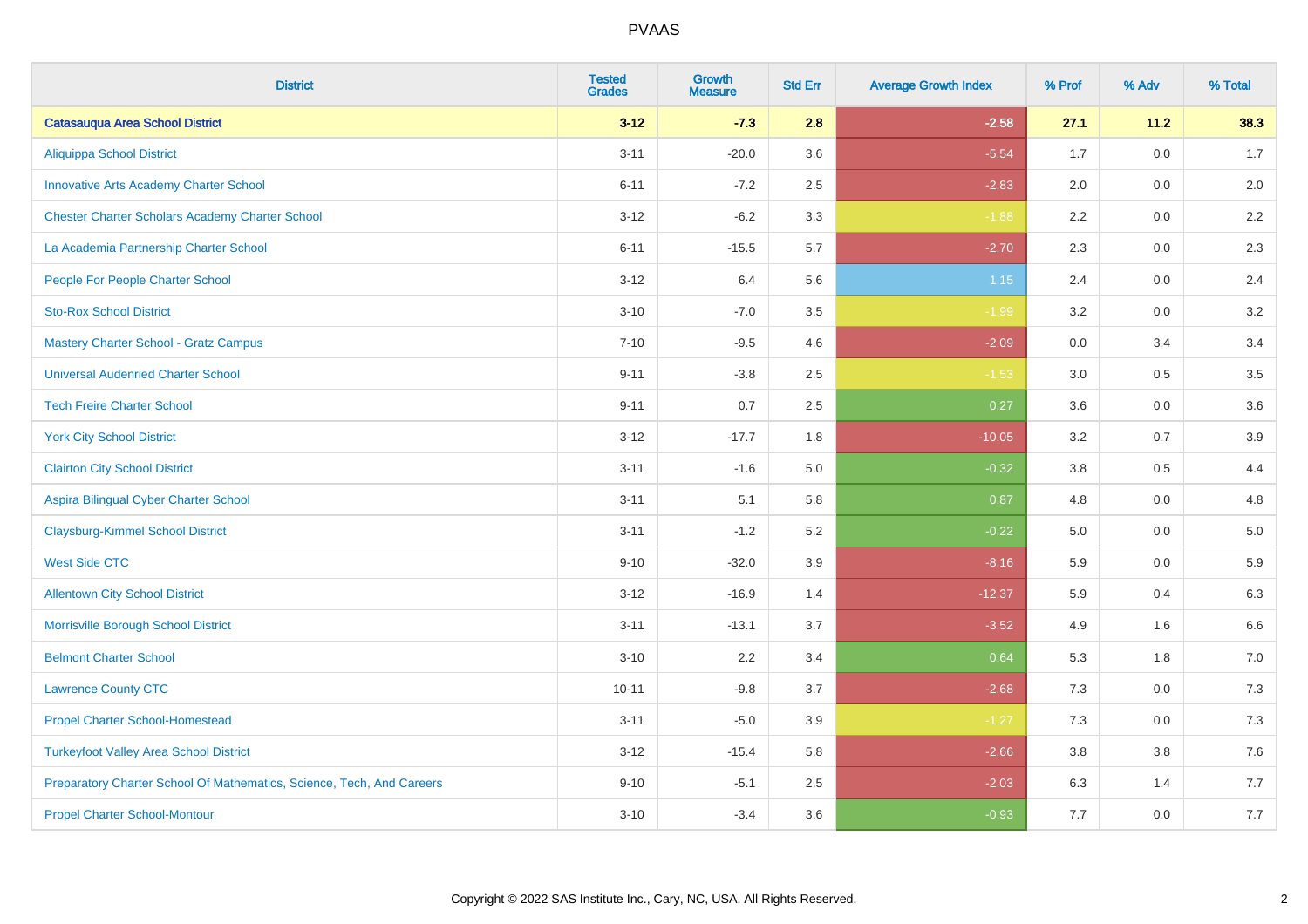| <b>District</b>                                   | <b>Tested</b><br><b>Grades</b> | <b>Growth</b><br><b>Measure</b> | <b>Std Err</b> | <b>Average Growth Index</b> | % Prof | % Adv   | % Total |
|---------------------------------------------------|--------------------------------|---------------------------------|----------------|-----------------------------|--------|---------|---------|
| <b>Catasauqua Area School District</b>            | $3 - 12$                       | $-7.3$                          | 2.8            | $-2.58$                     | 27.1   | 11.2    | 38.3    |
| <b>Harrisburg City School District</b>            | $3 - 11$                       | $-0.2$                          | 2.0            | $-0.11$                     | 6.0    | 2.0     | 8.0     |
| Propel Charter School - Braddock Hills            | $3 - 11$                       | $-2.1$                          | 3.3            | $-0.63$                     | 4.8    | 3.2     | 8.1     |
| Lincoln Leadership Academy Charter School         | $3 - 12$                       | $-7.4$                          | 3.7            | $-1.99$                     | 6.4    | 2.1     | 8.5     |
| Dr Robert Ketterer Charter School Inc             | $6 - 12$                       | 7.1                             | 4.3            | 1.66                        | 7.3    | 1.7     | 9.0     |
| <b>Shade-Central City School District</b>         | $3 - 11$                       | $-14.6$                         | 4.0            | $-3.68$                     | 9.6    | 0.0     | 9.6     |
| <b>Executive Education Academy Charter School</b> | $3 - 10$                       | $-14.6$                         | 3.0            | $-4.81$                     | 8.5    | 1.2     | 9.8     |
| <b>Tacony Academy Charter School</b>              | $3 - 11$                       | $-12.9$                         | 3.3            | $-3.90$                     | 8.6    | 1.4     | 10.0    |
| <b>KIPP Dubois Charter School</b>                 | $9 - 10$                       | $-3.0$                          | 3.1            | $-0.95$                     | 10.0   | 0.0     | 10.0    |
| <b>Sugar Valley Rural Charter School</b>          | $3 - 11$                       | $-3.6$                          | 3.7            | $-0.98$                     | 10.3   | 0.0     | 10.3    |
| <b>Woodland Hills School District</b>             | $3 - 12$                       | $-4.2$                          | 2.5            | $-1.66$                     | 10.1   | 1.4     | 11.5    |
| <b>Greater Johnstown School District</b>          | $3 - 11$                       | $-3.5$                          | 2.4            | $-1.45$                     | 10.3   | 1.3     | 11.5    |
| Esperanza Cyber Charter School                    | $3 - 11$                       | 7.1                             | 6.1            | $1.15$                      | 8.8    | 2.9     | 11.8    |
| New Kensington-Arnold School District             | $3 - 11$                       | $-5.8$                          | 3.2            | $-1.80$                     | 10.8   | 1.2     | 12.0    |
| <b>Big Beaver Falls Area School District</b>      | $3 - 11$                       | $-17.9$                         | 2.8            | $-6.27$                     | 9.4    | 2.8     | 12.2    |
| <b>Multicultural Academy Charter School</b>       | $9 - 11$                       | 6.0                             | 3.4            | 1.77                        | 12.3   | $0.0\,$ | 12.3    |
| <b>Norristown Area School District</b>            | $3 - 12$                       | $-25.4$                         | 1.7            | $-15.35$                    | 10.6   | 1.8     | 12.4    |
| Community Academy Of Philadelphia Charter School  | $3 - 11$                       | 0.1                             | 2.6            | 0.06                        | 9.7    | 2.6     | 12.4    |
| <b>Mastery Charter School - Thomas Campus</b>     | $3 - 10$                       | 7.9                             | 5.7            | 1.39                        | 12.5   | 0.0     | 12.5    |
| <b>Lancaster School District</b>                  | $3 - 12$                       | $-10.0$                         | 1.4            | $-7.22$                     | 9.0    | 3.9     | 12.8    |
| Mastery Charter School - Shoemaker Campus         | $7 - 10$                       | $-2.3$                          | 2.8            | $-0.81$                     | 10.1   | 3.7     | 13.8    |
| <b>Steelton-Highspire School District</b>         | $3 - 11$                       | $-5.3$                          | 3.2            | $-1.65$                     | 13.9   | $0.0\,$ | 13.9    |
| <b>Tussey Mountain School District</b>            | $3 - 12$                       | $-13.0$                         | 3.3            | $-3.93$                     | 11.1   | 3.2     | 14.3    |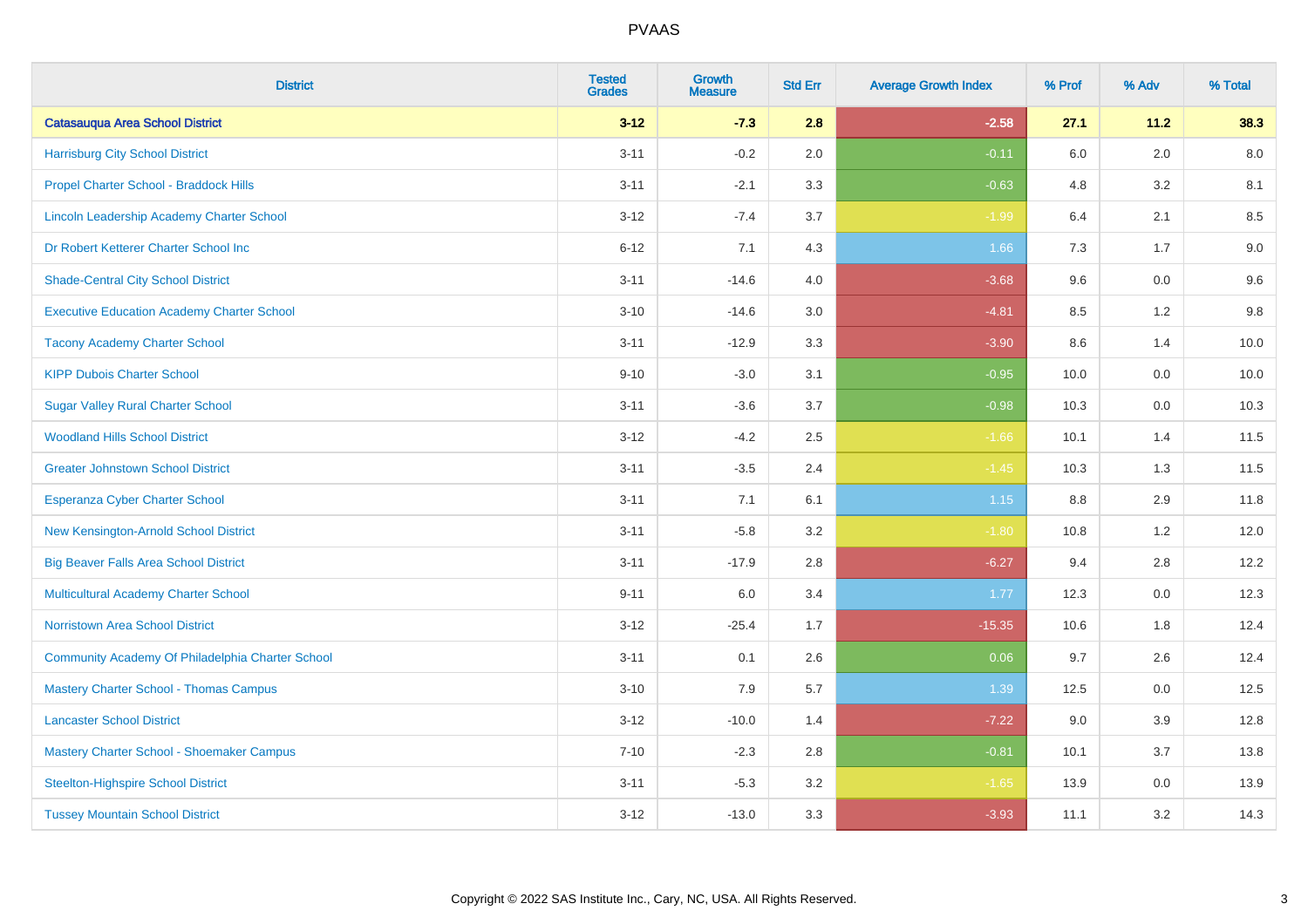| <b>District</b>                          | <b>Tested</b><br><b>Grades</b> | <b>Growth</b><br><b>Measure</b> | <b>Std Err</b> | <b>Average Growth Index</b> | % Prof | % Adv   | % Total |
|------------------------------------------|--------------------------------|---------------------------------|----------------|-----------------------------|--------|---------|---------|
| <b>Catasauqua Area School District</b>   | $3 - 12$                       | $-7.3$                          | 2.8            | $-2.58$                     | 27.1   | 11.2    | 38.3    |
| <b>Shenandoah Valley School District</b> | $3 - 11$                       | $-4.5$                          | 3.5            | $-1.29$                     | 14.3   | $0.0\,$ | 14.3    |
| <b>Cornell School District</b>           | $3 - 11$                       | $-5.5$                          | 4.6            | $-1.20$                     | 11.3   | 3.2     | 14.5    |
| <b>Washington School District</b>        | $3 - 11$                       | $-15.9$                         | 2.9            | $-5.44$                     | 12.9   | 1.7     | 14.7    |
| <b>Hanover Area School District</b>      | $3 - 11$                       | $-14.7$                         | 4.7            | $-3.13$                     | 12.1   | 3.0     | 15.2    |
| Imhotep Institute Charter High School    | $9 - 11$                       | $-17.6$                         | 5.8            | $-3.03$                     | 15.4   | 0.0     | 15.4    |
| <b>Blacklick Valley School District</b>  | $3 - 11$                       | $-0.9$                          | 3.9            | $-0.23$                     | 7.7    | 7.7     | 15.4    |
| <b>Coatesville Area School District</b>  | $3 - 11$                       | $-9.5$                          | 1.6            | $-5.81$                     | 12.8   | 3.3     | 16.2    |
| <b>Rochester Area School District</b>    | $3 - 11$                       | $-5.7$                          | 3.9            | $-1.45$                     | 14.9   | 2.1     | 17.0    |
| <b>Muhlenberg School District</b>        | $3 - 10$                       | $-17.8$                         | 1.9            | $-9.34$                     | 12.4   | 4.6     | 17.0    |
| <b>City CHS</b>                          | $10 - 11$                      | $-5.6$                          | 2.4            | $-2.34$                     | 15.9   | 1.5     | 17.4    |
| Esperanza Academy Charter School         | $4 - 11$                       | 2.1                             | 2.1            | 1.01                        | 14.2   | 3.6     | 17.8    |
| <b>Wilkes-Barre Area School District</b> | $3 - 11$                       | $-12.4$                         | 2.4            | $-5.18$                     | 14.2   | 3.7     | 17.9    |
| <b>Sharon City School District</b>       | $3 - 11$                       | $-6.5$                          | 2.3            | $-2.79$                     | 13.1   | 5.0     | 18.1    |
| <b>Bristol Township School District</b>  | $3 - 11$                       | $-7.4$                          | 1.4            | $-5.32$                     | 13.8   | 4.6     | 18.4    |
| <b>Mcguffey School District</b>          | $3 - 11$                       | $-12.1$                         | 3.0            | $-4.06$                     | 12.8   | 5.9     | 18.6    |
| <b>Burgettstown Area School District</b> | $3 - 11$                       | $-11.2$                         | 3.2            | $-3.46$                     | 16.0   | 2.7     | 18.7    |
| <b>Columbia Borough School District</b>  | $3 - 12$                       | $-1.1$                          | 3.6            | $-0.31$                     | 17.2   | 1.7     | 19.0    |
| <b>Achievement House Charter School</b>  | $7 - 11$                       | $-8.2$                          | 3.6            | $-2.28$                     | 16.7   | 2.8     | 19.4    |
| <b>New Castle Area School District</b>   | $3 - 12$                       | $-13.6$                         | 2.3            | $-5.99$                     | 17.6   | 2.0     | 19.5    |
| <b>Frazier School District</b>           | $3 - 11$                       | $-18.9$                         | 3.4            | $-5.49$                     | 18.3   | 1.4     | 19.7    |
| <b>West Mifflin Area School District</b> | $3 - 12$                       | $-11.9$                         | 2.5            | $-4.77$                     | 15.9   | 4.0     | 19.9    |
| <b>Erie City School District</b>         | $3 - 12$                       | $-4.5$                          | 1.4            | $-3.09$                     | 13.4   | 6.7     | 20.1    |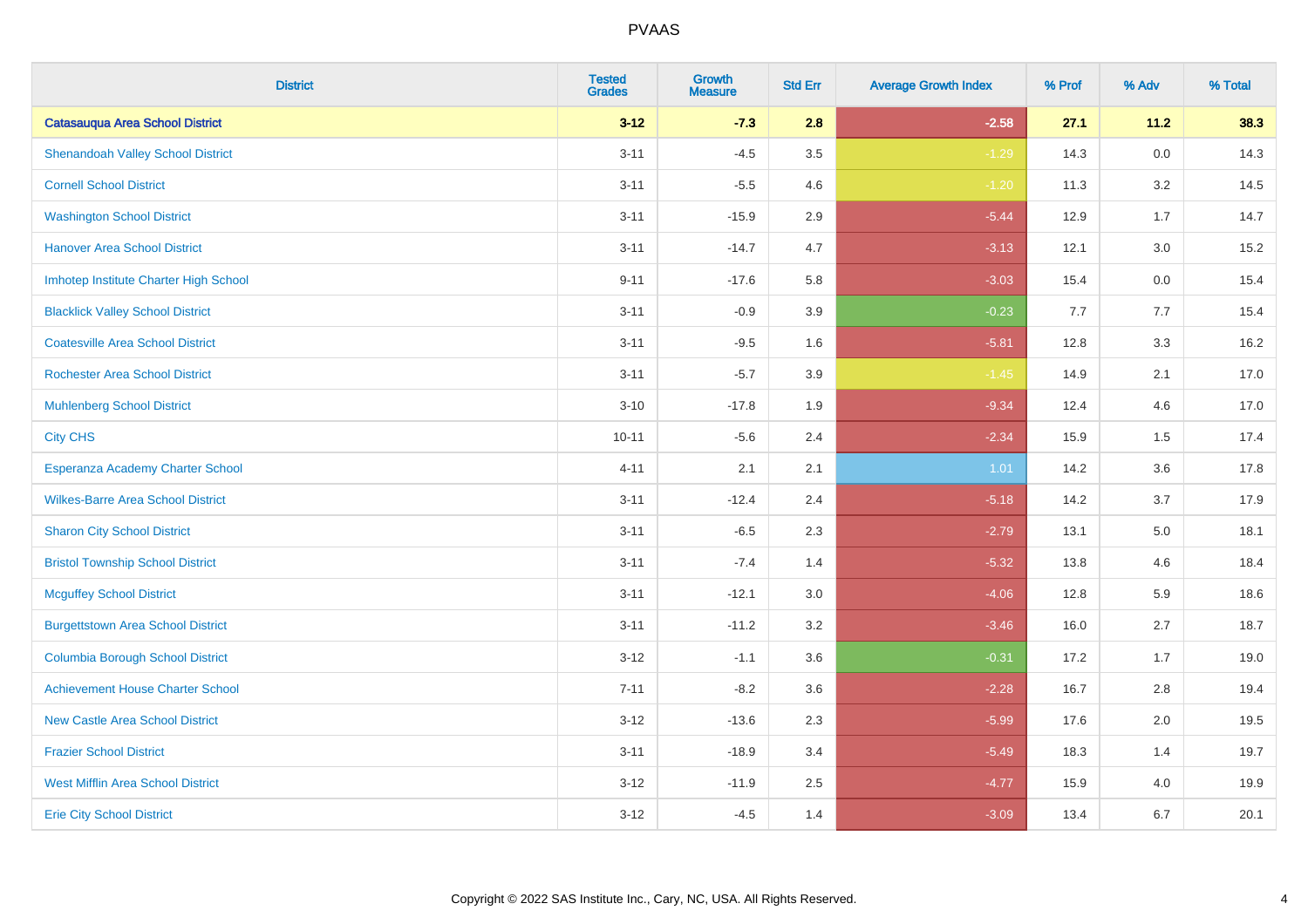| <b>District</b>                                         | <b>Tested</b><br><b>Grades</b> | <b>Growth</b><br><b>Measure</b> | <b>Std Err</b> | <b>Average Growth Index</b> | % Prof | % Adv   | % Total |
|---------------------------------------------------------|--------------------------------|---------------------------------|----------------|-----------------------------|--------|---------|---------|
| <b>Catasauqua Area School District</b>                  | $3 - 12$                       | $-7.3$                          | 2.8            | $-2.58$                     | 27.1   | 11.2    | 38.3    |
| <b>Dunmore School District</b>                          | $3 - 11$                       | $-12.2$                         | 2.7            | $-4.51$                     | 15.0   | 5.3     | 20.4    |
| Jefferson County-Dubois AVTS                            | $9 - 11$                       | $-11.7$                         | 3.1            | $-3.72$                     | 17.6   | 2.8     | 20.4    |
| <b>Mastery Charter School - Pickett Campus</b>          | $6 - 10$                       | 2.7                             | 4.2            | 0.65                        | 20.6   | $0.0\,$ | 20.6    |
| <b>MaST Community Charter School II</b>                 | $3 - 10$                       | 1.4                             | 3.0            | 0.45                        | 16.1   | 4.6     | 20.7    |
| <b>Farrell Area School District</b>                     | $3 - 11$                       | $-1.9$                          | 4.2            | $-0.44$                     | 9.3    | 11.6    | 20.9    |
| <b>William Penn School District</b>                     | $3 - 12$                       | 7.0                             | 1.9            | 3.61                        | 14.0   | 7.2     | 21.3    |
| Hope For Hyndman Charter School                         | $3 - 11$                       | 5.1                             | 5.8            | 0.88                        | 14.3   | 7.1     | 21.4    |
| <b>Lebanon School District</b>                          | $3 - 11$                       | $-1.2$                          | 1.9            | $-0.63$                     | 15.2   | 6.4     | 21.6    |
| <b>Carbon Career &amp; Technical Institute</b>          | $9 - 11$                       | $-9.3$                          | 3.2            | $-2.92$                     | 19.6   | 2.2     | 21.7    |
| <b>Williams Valley School District</b>                  | $3 - 11$                       | 2.6                             | 3.7            | 0.69                        | 17.0   | 5.1     | 22.0    |
| <b>Southeast Delco School District</b>                  | $3 - 10$                       | 3.9                             | 3.5            | 1.12                        | 18.6   | 3.4     | 22.0    |
| <b>Williamsburg Community School District</b>           | $3 - 11$                       | $-16.9$                         | 4.1            | $-4.14$                     | 22.4   | $0.0\,$ | 22.4    |
| <b>Antietam School District</b>                         | $3 - 10$                       | $-9.5$                          | 3.7            | $-2.57$                     | 20.9   | 1.5     | 22.4    |
| <b>Pittsburgh School District</b>                       | $3 - 11$                       | $-13.0$                         | 1.1            | $-12.25$                    | 16.1   | 6.5     | 22.6    |
| <b>Mount Carmel Area School District</b>                | $3 - 11$                       | $-7.9$                          | 2.3            | $-3.38$                     | 18.2   | 4.4     | 22.6    |
| <b>Columbia-Montour AVTS</b>                            | $9 - 10$                       | $-7.1$                          | 2.8            | $-2.52$                     | 19.5   | 3.2     | 22.7    |
| <b>Reading School District</b>                          | $3 - 11$                       | 4.3                             | 1.2            | 3.71                        | 16.8   | 6.0     | 22.8    |
| Philadelphia City School District                       | $3 - 12$                       | $-7.8$                          | 0.6            | $-13.43$                    | 16.4   | 6.5     | 22.9    |
| <b>Fannett-Metal School District</b>                    | $3 - 11$                       | $-22.3$                         | 4.8            | $-4.65$                     | 16.4   | 6.6     | 23.0    |
| <b>Redbank Valley School District</b>                   | $3 - 11$                       | $-7.5$                          | 3.1            | $-2.41$                     | 12.4   | 10.6    | 23.1    |
| Center For Student Learning Charter School At Pennsbury | $6 - 12$                       | $-3.3$                          | 6.0            | $-0.55$                     | 23.1   | 0.0     | 23.1    |
| <b>Greater Nanticoke Area School District</b>           | $3 - 12$                       | $-6.8$                          | 2.6            | $-2.58$                     | 15.2   | 8.9     | 24.1    |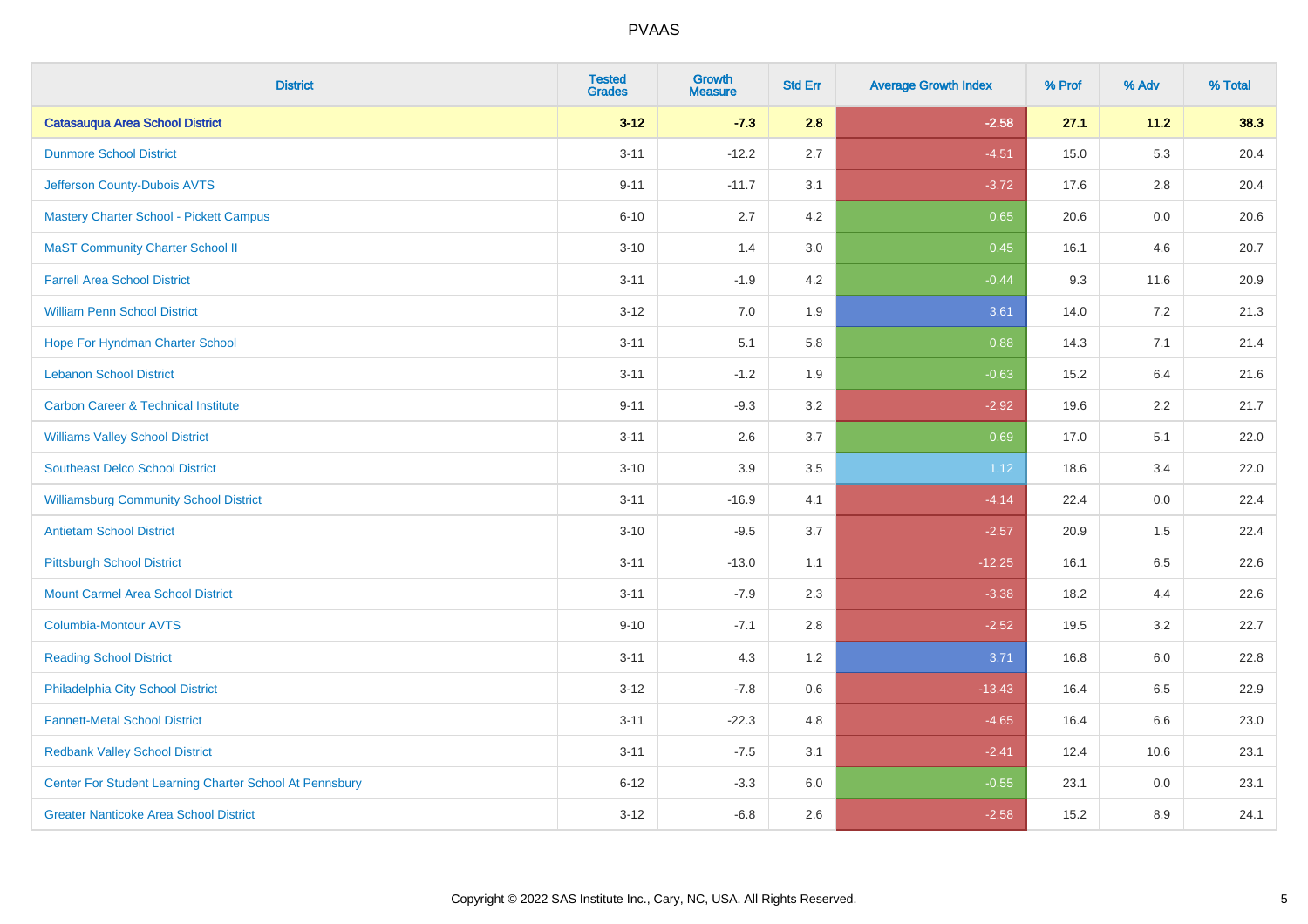| <b>District</b>                                   | <b>Tested</b><br><b>Grades</b> | <b>Growth</b><br><b>Measure</b> | <b>Std Err</b> | <b>Average Growth Index</b> | % Prof | % Adv   | % Total |
|---------------------------------------------------|--------------------------------|---------------------------------|----------------|-----------------------------|--------|---------|---------|
| <b>Catasauqua Area School District</b>            | $3 - 12$                       | $-7.3$                          | 2.8            | $-2.58$                     | 27.1   | 11.2    | 38.3    |
| <b>Tidioute Community Charter School</b>          | $3 - 11$                       | 0.8                             | 4.4            | 0.19                        | 18.1   | 6.9     | 25.0    |
| Maritime Academy Charter School                   | $3 - 10$                       | 13.2                            | 3.1            | 4.29                        | 24.0   | 1.3     | 25.3    |
| <b>Mckeesport Area School District</b>            | $3 - 12$                       | 4.6                             | 2.2            | 2.14                        | 21.1   | 4.4     | 25.5    |
| Philadelphia Academy Charter School               | $3 - 11$                       | $-14.7$                         | 2.7            | $-5.42$                     | 21.6   | 3.9     | 25.5    |
| <b>York Academy Regional Charter School</b>       | $3 - 11$                       | $-2.3$                          | 4.4            | $-0.52$                     | 23.5   | 2.0     | 25.5    |
| Jim Thorpe Area School District                   | $3 - 11$                       | $-10.9$                         | 2.4            | $-4.48$                     | 19.5   | 6.0     | 25.5    |
| Northern Lebanon School District                  | $3 - 11$                       | $-0.7$                          | 2.3            | $-0.29$                     | 18.8   | 6.8     | 25.6    |
| <b>Mount Union Area School District</b>           | $3 - 10$                       | $-2.5$                          | 2.8            | $-0.89$                     | 19.8   | 5.8     | 25.6    |
| Penn Hills School District                        | $3 - 11$                       | 0.0                             | 2.4            | 0.02                        | 18.4   | 7.1     | 25.6    |
| <b>Pottstown School District</b>                  | $3 - 12$                       | 2.0                             | 2.2            | 0.88                        | 19.4   | 6.2     | 25.6    |
| <b>Mastery Charter School - Hardy Williams</b>    | $3 - 11$                       | 6.6                             | 3.0            | 2.21                        | 24.7   | 1.2     | 25.9    |
| Pennsylvania Distance Learning Charter School     | $3 - 12$                       | $6.8\,$                         | 3.4            | 1.99                        | 19.8   | $6.2\,$ | 25.9    |
| Meyersdale Area School District                   | $3 - 11$                       | $-16.1$                         | 3.3            | $-4.94$                     | 20.3   | 5.8     | 26.1    |
| <b>South Allegheny School District</b>            | $3 - 11$                       | $-0.9$                          | 3.1            | $-0.30$                     | 23.8   | 2.5     | 26.2    |
| <b>Mastery Charter High School-Lenfest Campus</b> | $7 - 11$                       | $-1.8$                          | 5.8            | $-0.30$                     | 26.3   | 0.0     | 26.3    |
| <b>New Foundations Charter School</b>             | $3 - 11$                       | 0.6                             | 2.2            | 0.29                        | 22.4   | 4.0     | 26.4    |
| <b>York Co School Of Technology</b>               | $9 - 12$                       | $-10.9$                         | 1.6            | $-6.79$                     | 22.6   | 4.0     | 26.6    |
| <b>Central Cambria School District</b>            | $3 - 11$                       | $-12.7$                         | 2.3            | $-5.61$                     | 19.4   | 7.4     | 26.9    |
| <b>Roberto Clemente Charter School</b>            | $3 - 12$                       | $-3.3$                          | 4.1            | $-0.79$                     | 22.7   | 4.6     | 27.3    |
| <b>Carmichaels Area School District</b>           | $3 - 10$                       | $-7.0$                          | 3.1            | $-2.30$                     | 17.8   | 9.6     | 27.4    |
| <b>Moniteau School District</b>                   | $3 - 11$                       | $-11.8$                         | 2.9            | $-4.07$                     | 22.6   | 5.0     | 27.6    |
| <b>Scranton School District</b>                   | $3 - 12$                       | $-10.1$                         | 2.5            | $-4.04$                     | 20.0   | 7.7     | 27.7    |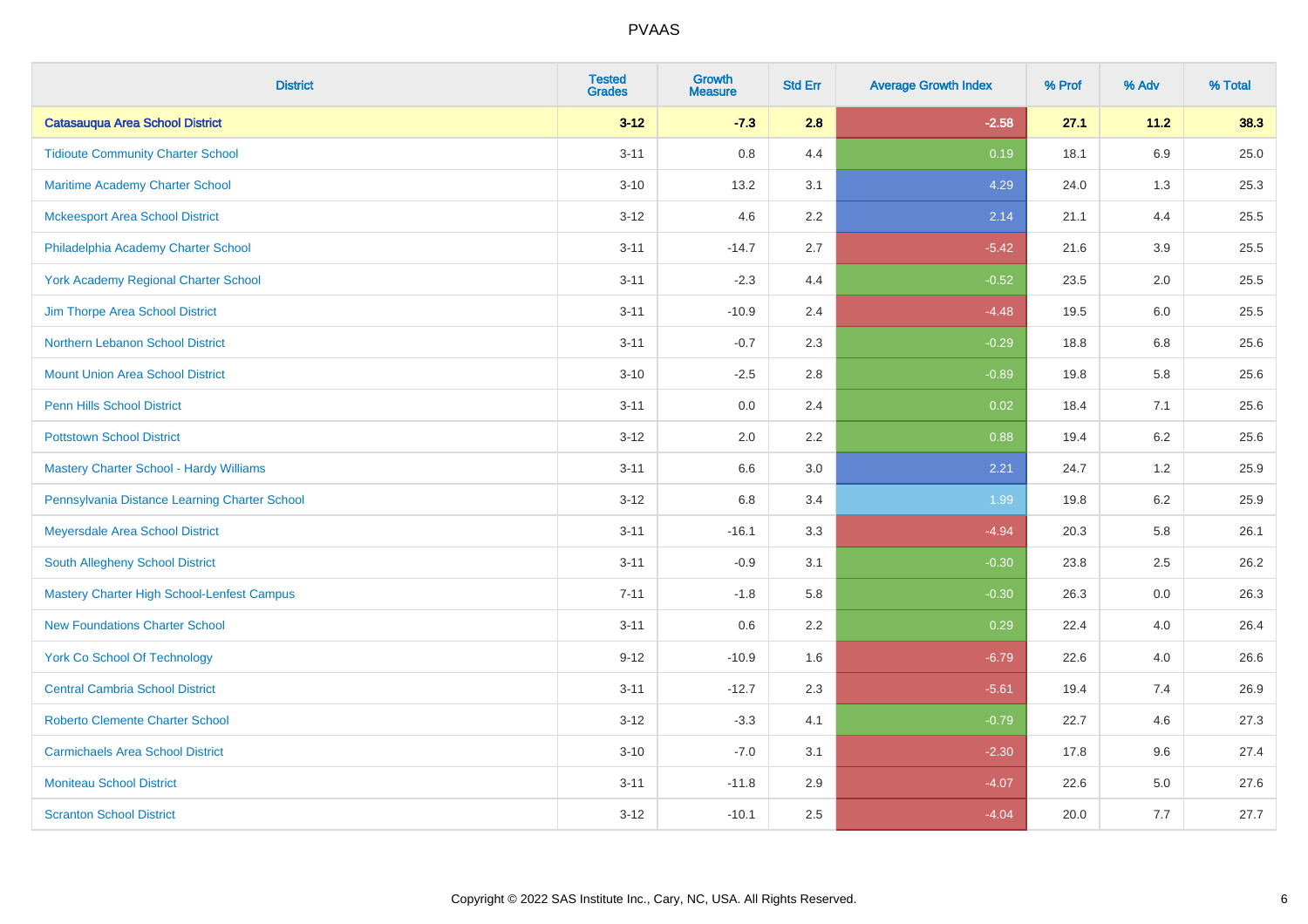| <b>District</b>                                   | <b>Tested</b><br><b>Grades</b> | <b>Growth</b><br><b>Measure</b> | <b>Std Err</b> | <b>Average Growth Index</b> | % Prof | % Adv   | % Total |
|---------------------------------------------------|--------------------------------|---------------------------------|----------------|-----------------------------|--------|---------|---------|
| <b>Catasauqua Area School District</b>            | $3 - 12$                       | $-7.3$                          | 2.8            | $-2.58$                     | 27.1   | 11.2    | 38.3    |
| Lehigh Valley Academy Regional Charter School     | $3 - 11$                       | $-5.9$                          | 3.0            | $-1.98$                     | 20.0   | 7.7     | 27.7    |
| <b>Northern Cambria School District</b>           | $3 - 11$                       | $-0.3$                          | 3.4            | $-0.09$                     | 26.5   | 1.2     | 27.7    |
| <b>Central Fulton School District</b>             | $3 - 11$                       | $-13.3$                         | 3.2            | $-4.20$                     | 18.1   | 9.7     | 27.8    |
| <b>Penns Manor Area School District</b>           | $3 - 12$                       | $-1.9$                          | 3.5            | $-0.55$                     | 24.2   | 3.8     | 28.0    |
| <b>Blairsville-Saltsburg School District</b>      | $3 - 11$                       | $-7.5$                          | 2.8            | $-2.67$                     | 20.1   | 8.2     | 28.3    |
| <b>Union School District</b>                      | $3 - 12$                       | 2.5                             | 3.7            | 0.69                        | 17.9   | 10.4    | 28.4    |
| <b>East Allegheny School District</b>             | $3 - 11$                       | $-6.4$                          | 3.0            | $-2.11$                     | 21.0   | 7.4     | 28.4    |
| <b>Susq-Cyber Charter School</b>                  | $9 - 11$                       | $-3.2$                          | 5.8            | $-0.54$                     | 23.8   | 4.8     | 28.6    |
| <b>Williamsport Area School District</b>          | $3 - 11$                       | $-11.7$                         | 1.4            | $-8.29$                     | 18.2   | 10.5    | 28.7    |
| <b>Conemaugh Valley School District</b>           | $3 - 12$                       | $-6.3$                          | 4.1            | $-1.54$                     | 23.7   | 5.1     | 28.8    |
| Ambridge Area School District                     | $3 - 12$                       | $-19.4$                         | 2.5            | $-7.64$                     | 23.2   | 5.6     | 28.9    |
| <b>Hanover Public School District</b>             | $3 - 11$                       | $-12.4$                         | 2.7            | $-4.50$                     | 22.7   | $6.2\,$ | 28.9    |
| Pennsylvania Cyber Charter School                 | $3 - 11$                       | 0.6                             | 1.5            | 0.37                        | 20.8   | 8.1     | 28.9    |
| <b>Ferndale Area School District</b>              | $3 - 10$                       | $-1.1$                          | 4.1            | $-0.27$                     | 21.0   | 7.9     | 29.0    |
| <b>Westinghouse Arts Academy Charter School</b>   | $9 - 10$                       | $-6.0$                          | 3.3            | $-1.81$                     | 20.2   | $8.9\,$ | 29.1    |
| <b>Connellsville Area School District</b>         | $3 - 11$                       | $-5.3$                          | 2.0            | $-2.67$                     | 24.2   | 5.0     | 29.1    |
| <b>Environmental Charter School At Frick Park</b> | $3-9$                          | $-6.2$                          | 3.7            | $-1.67$                     | 25.9   | 3.4     | 29.3    |
| <b>Shamokin Area School District</b>              | $3 - 11$                       | $-2.6$                          | 2.5            | $-1.06$                     | 19.6   | 9.8     | 29.3    |
| <b>Dauphin County Technical School</b>            | $9 - 11$                       | $-3.9$                          | 2.3            | $-1.67$                     | 18.3   | 11.1    | 29.3    |
| <b>Hazleton Area School District</b>              | $3 - 11$                       | 6.0                             | 1.6            | 3.85                        | 20.5   | 9.0     | 29.5    |
| <b>Pottsville Area School District</b>            | $3 - 12$                       | $-4.9$                          | 2.1            | $-2.36$                     | 21.8   | 7.9     | 29.6    |
| <b>Mahanoy Area School District</b>               | $3 - 10$                       | $-3.4$                          | 3.1            | $-1.07$                     | 21.4   | 8.6     | 30.0    |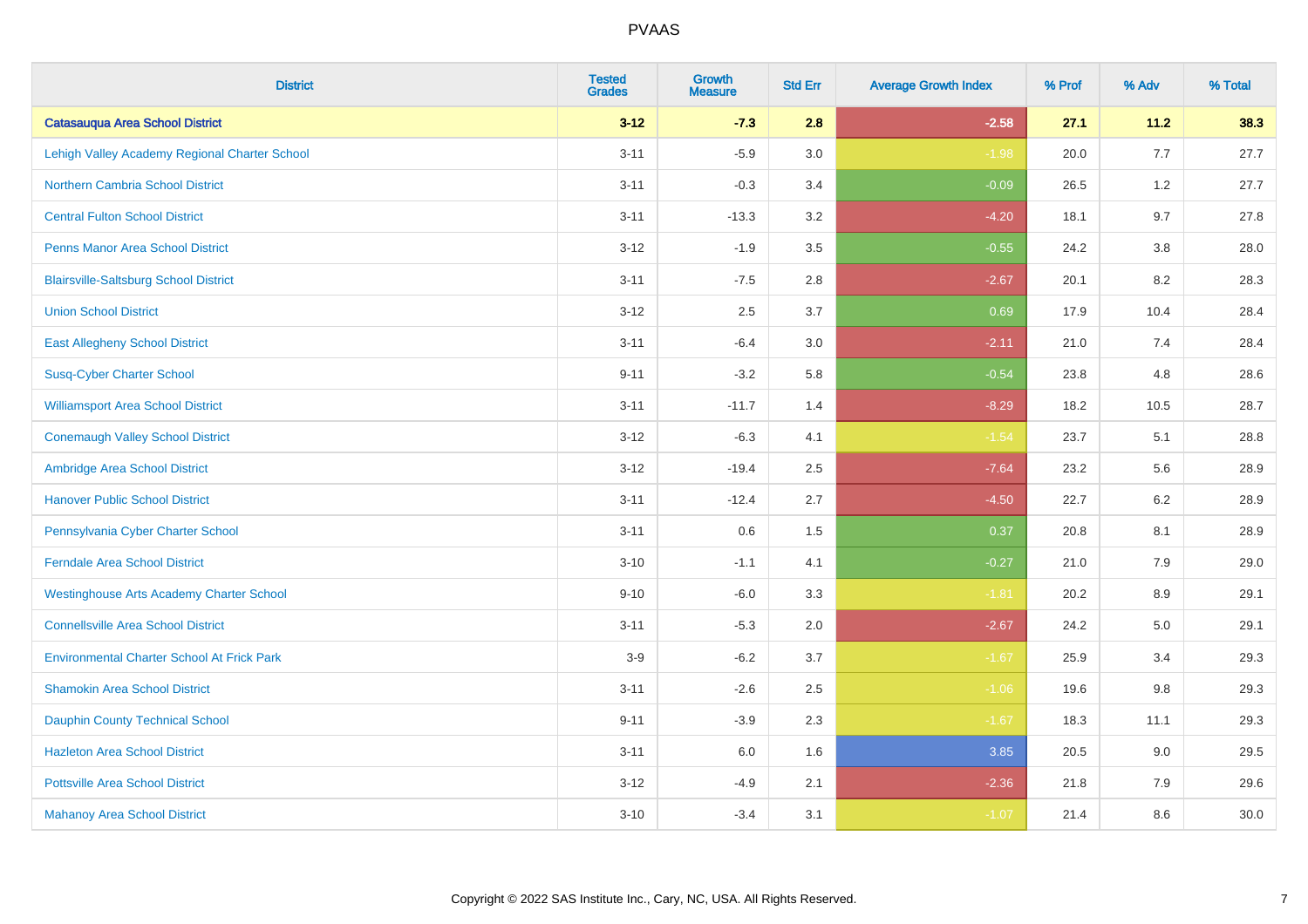| <b>District</b>                            | <b>Tested</b><br><b>Grades</b> | <b>Growth</b><br><b>Measure</b> | <b>Std Err</b> | <b>Average Growth Index</b> | % Prof | % Adv | % Total |
|--------------------------------------------|--------------------------------|---------------------------------|----------------|-----------------------------|--------|-------|---------|
| <b>Catasauqua Area School District</b>     | $3 - 12$                       | $-7.3$                          | 2.8            | $-2.58$                     | 27.1   | 11.2  | 38.3    |
| Insight PA Cyber Charter School            | $3 - 11$                       | $-9.4$                          | 5.8            | $-1.62$                     | 25.6   | 4.6   | 30.2    |
| <b>Carbondale Area School District</b>     | $3 - 10$                       | $-2.8$                          | 3.2            | $-0.87$                     | 27.5   | 2.9   | 30.4    |
| <b>Brownsville Area School District</b>    | $3 - 12$                       | 3.9                             | 3.8            | 1.04                        | 22.0   | 8.5   | 30.5    |
| <b>Trinity Area School District</b>        | $3 - 11$                       | $-8.7$                          | 1.8            | $-4.87$                     | 20.9   | 9.8   | 30.8    |
| <b>East Lycoming School District</b>       | $3 - 11$                       | $-10.9$                         | 2.1            | $-5.08$                     | 22.5   | 8.2   | 30.8    |
| Jeannette City School District             | $3 - 11$                       | $-0.7$                          | 3.4            | $-0.20$                     | 26.8   | 4.1   | 30.9    |
| <b>Bristol Borough School District</b>     | $3 - 12$                       | $-5.9$                          | 2.9            | $-2.00$                     | 27.8   | 3.3   | 31.1    |
| Lackawanna Trail School District           | $3 - 10$                       | $-11.0$                         | 3.3            | $-3.35$                     | 13.1   | 18.0  | 31.2    |
| <b>Freedom Area School District</b>        | $3 - 11$                       | $-6.3$                          | 3.1            | $-2.04$                     | 22.9   | 8.4   | 31.3    |
| <b>Wyoming Valley West School District</b> | $3 - 11$                       | $-5.5$                          | 2.3            | $-2.38$                     | 22.2   | 9.2   | 31.4    |
| <b>Monessen City School District</b>       | $3 - 10$                       | $-3.9$                          | 5.6            | $-0.69$                     | 21.0   | 10.5  | 31.6    |
| <b>Bethlehem Area School District</b>      | $3 - 11$                       | $-4.5$                          | 1.1            | $-3.91$                     | 20.4   | 11.3  | 31.7    |
| North Schuylkill School District           | $3 - 11$                       | $-4.7$                          | 2.2            | $-2.16$                     | 20.2   | 11.7  | 31.9    |
| Susquehanna Township School District       | $3 - 12$                       | 3.9                             | 2.7            | 1.45                        | 19.0   | 13.1  | 32.0    |
| <b>Juniata Valley School District</b>      | $3 - 11$                       | 1.6                             | 3.2            | 0.51                        | 23.1   | 9.4   | 32.5    |
| <b>Cheltenham School District</b>          | $3 - 11$                       | $-17.6$                         | 2.0            | $-8.74$                     | 24.4   | 8.3   | 32.6    |
| <b>Wattsburg Area School District</b>      | $3 - 11$                       | 1.0                             | 2.7            | 0.36                        | 20.4   | 12.4  | 32.7    |
| <b>West York Area School District</b>      | $3 - 12$                       | $-9.8$                          | 2.7            | $-3.57$                     | 21.9   | 10.9  | 32.8    |
| <b>Corry Area School District</b>          | $3 - 11$                       | $-6.8$                          | 2.3            | $-3.01$                     | 24.0   | 8.8   | 32.8    |
| <b>Chartiers-Houston School District</b>   | $3 - 10$                       | $-16.5$                         | 3.5            | $-4.79$                     | 26.3   | 6.6   | 32.9    |
| <b>Carlynton School District</b>           | $3 - 11$                       | $-2.0$                          | 3.2            | $-0.62$                     | 27.9   | 5.2   | 33.1    |
| <b>Forbes Road School District</b>         | $3 - 11$                       | $-11.5$                         | 4.7            | $-2.43$                     | 23.1   | 10.3  | 33.3    |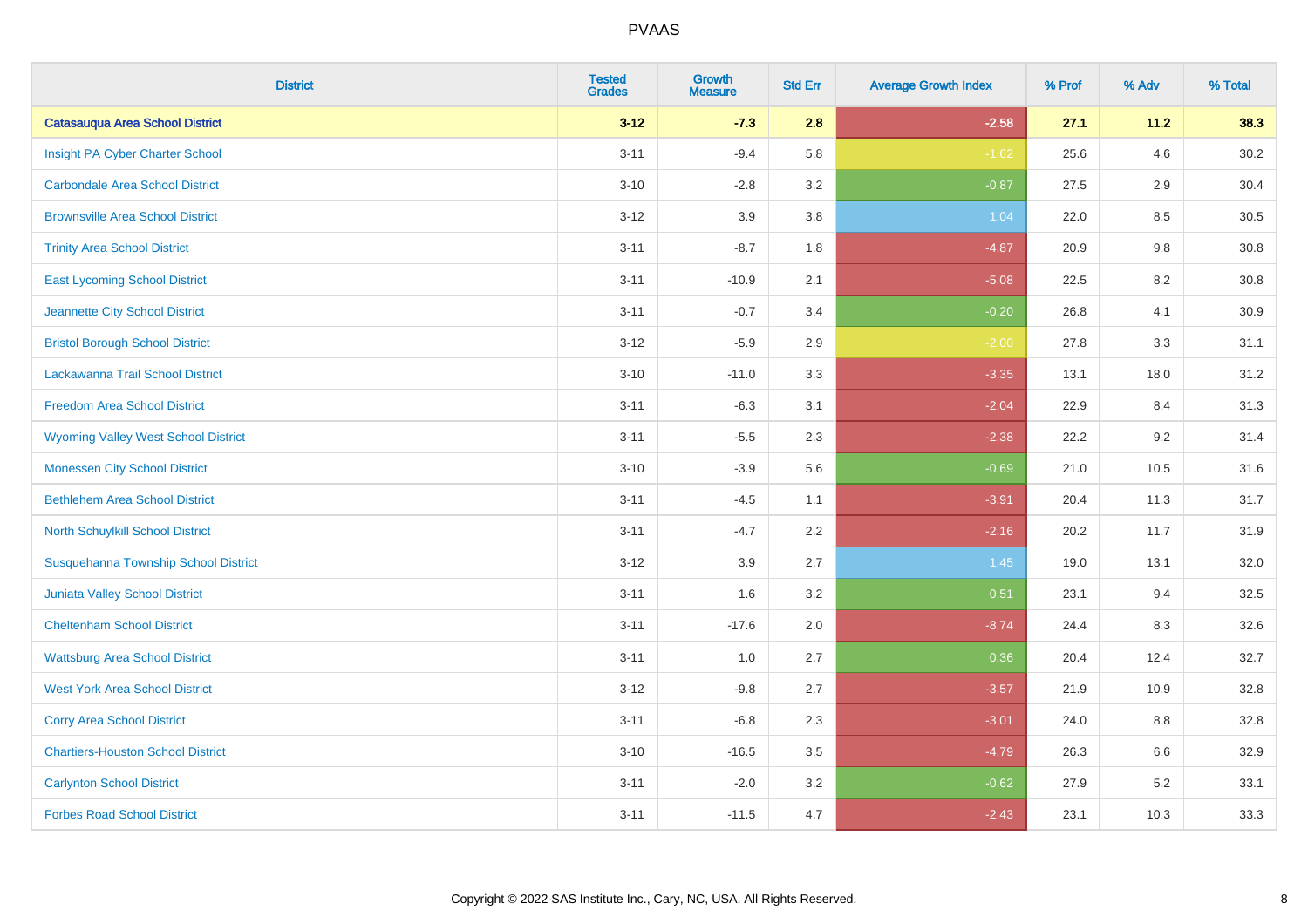| <b>District</b>                                | <b>Tested</b><br><b>Grades</b> | <b>Growth</b><br><b>Measure</b> | <b>Std Err</b> | <b>Average Growth Index</b> | % Prof | % Adv | % Total |
|------------------------------------------------|--------------------------------|---------------------------------|----------------|-----------------------------|--------|-------|---------|
| <b>Catasauqua Area School District</b>         | $3 - 12$                       | $-7.3$                          | 2.8            | $-2.58$                     | 27.1   | 11.2  | 38.3    |
| <b>Titusville Area School District</b>         | $3 - 11$                       | $-5.0$                          | 2.5            | $-1.98$                     | 26.5   | 6.8   | 33.3    |
| <b>Harmony Area School District</b>            | $3 - 10$                       | $-5.7$                          | 5.0            | $-1.13$                     | 33.3   | 0.0   | 33.3    |
| <b>Berwick Area School District</b>            | $3 - 11$                       | $-6.9$                          | 2.4            | $-2.84$                     | 22.3   | 11.5  | 33.8    |
| Schuylkill Haven Area School District          | $3 - 11$                       | $-5.3$                          | 2.7            | $-1.96$                     | 22.2   | 11.6  | 33.8    |
| <b>Forest Area School District</b>             | $3 - 11$                       | $-1.8$                          | 4.7            | $-0.37$                     | 18.9   | 15.1  | 34.0    |
| <b>Interboro School District</b>               | $3 - 12$                       | $-8.4$                          | 2.0            | $-4.27$                     | 27.6   | 6.4   | 34.1    |
| <b>Milton Area School District</b>             | $3 - 11$                       | $-10.1$                         | 2.5            | $-4.04$                     | 23.0   | 11.3  | 34.2    |
| <b>Marion Center Area School District</b>      | $3 - 10$                       | 0.8                             | 2.9            | 0.27                        | 23.3   | 11.1  | 34.4    |
| <b>Millersburg Area School District</b>        | $3 - 11$                       | $-6.6$                          | 3.4            | $-1.92$                     | 24.1   | 10.3  | 34.5    |
| Lehigh Valley Charter High School For The Arts | $9 - 10$                       | $-11.8$                         | 2.5            | $-4.76$                     | 28.9   | 5.7   | 34.6    |
| <b>Tulpehocken Area School District</b>        | $3 - 12$                       | 1.0                             | 4.9            | 0.20                        | 11.5   | 23.1  | 34.6    |
| Jefferson-Morgan School District               | $3 - 10$                       | $-12.0$                         | 3.9            | $-3.09$                     | 28.6   | 6.1   | 34.7    |
| <b>Forest City Regional School District</b>    | $3 - 12$                       | $-1.2$                          | 3.6            | $-0.33$                     | 26.5   | 8.2   | 34.7    |
| <b>Towanda Area School District</b>            | $3 - 11$                       | $-4.0$                          | 2.6            | $-1.52$                     | 24.8   | 9.9   | 34.8    |
| <b>Southern Fulton School District</b>         | $3 - 11$                       | $-5.1$                          | 4.0            | $-1.29$                     | 21.7   | 13.0  | 34.8    |
| <b>Bensalem Township School District</b>       | $3 - 11$                       | 1.0                             | 1.6            | 0.63                        | 24.3   | 10.7  | 34.9    |
| <b>Eastern Lebanon County School District</b>  | $3 - 11$                       | 4.0                             | 2.1            | 1.89                        | 23.5   | 11.5  | 35.0    |
| East Stroudsburg Area School District          | $3 - 11$                       | $-4.9$                          | 1.4            | $-3.38$                     | 22.7   | 12.5  | 35.2    |
| <b>Cranberry Area School District</b>          | $3 - 12$                       | $-0.9$                          | 3.1            | $-0.29$                     | 25.5   | 9.7   | 35.2    |
| <b>Commodore Perry School District</b>         | $3 - 11$                       | $-10.4$                         | 4.5            | $-2.30$                     | 29.4   | 5.9   | 35.3    |
| <b>Ellwood City Area School District</b>       | $3 - 11$                       | $-12.5$                         | 3.1            | $-4.00$                     | 26.7   | 8.7   | 35.4    |
| <b>Laurel Highlands School District</b>        | $3 - 11$                       | $-3.8$                          | 2.3            | $-1.63$                     | 20.9   | 14.6  | 35.4    |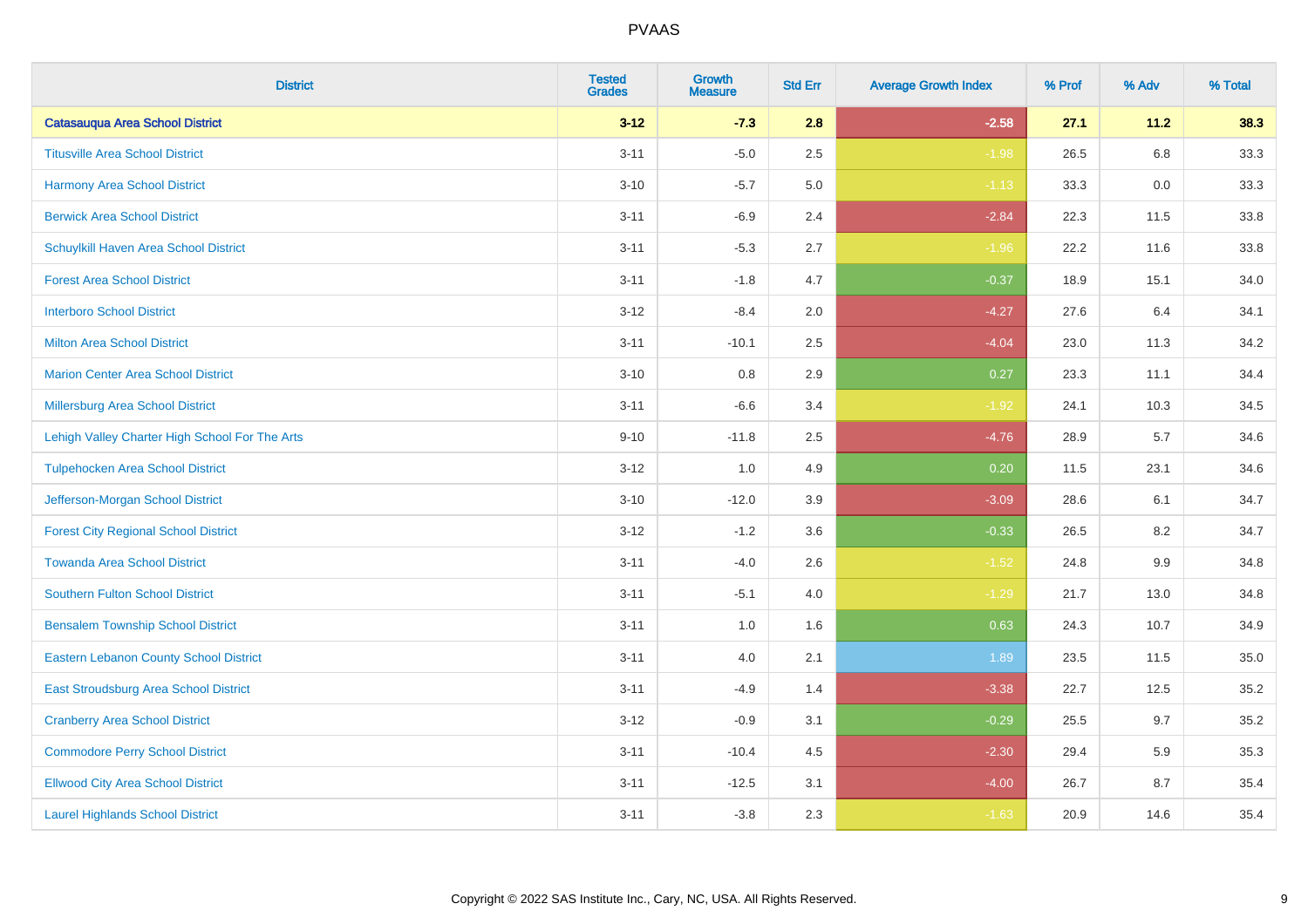| <b>District</b>                           | <b>Tested</b><br><b>Grades</b> | <b>Growth</b><br><b>Measure</b> | <b>Std Err</b> | <b>Average Growth Index</b> | % Prof | % Adv | % Total |
|-------------------------------------------|--------------------------------|---------------------------------|----------------|-----------------------------|--------|-------|---------|
| <b>Catasauqua Area School District</b>    | $3 - 12$                       | $-7.3$                          | 2.8            | $-2.58$                     | 27.1   | 11.2  | 38.3    |
| <b>Northeast Bradford School District</b> | $3 - 10$                       | $-5.0$                          | 3.7            | $-1.35$                     | 30.6   | 4.8   | 35.5    |
| <b>Somerset Area School District</b>      | $3 - 11$                       | $-7.6$                          | 2.4            | $-3.17$                     | 21.0   | 14.5  | 35.5    |
| <b>Upper Darby School District</b>        | $3 - 12$                       | 11.2                            | 1.4            | 8.28                        | 23.8   | 11.8  | 35.6    |
| <b>Panther Valley School District</b>     | $3-12$                         | $-13.3$                         | 3.2            | $-4.10$                     | 31.5   | 4.1   | 35.6    |
| <b>Centennial School District</b>         | $3 - 10$                       | 1.5                             | 1.5            | 0.98                        | 23.6   | 12.4  | 36.0    |
| <b>Brentwood Borough School District</b>  | $3 - 11$                       | 1.3                             | 3.0            | 0.44                        | 20.2   | 16.0  | 36.2    |
| <b>Mercer Area School District</b>        | $3 - 11$                       | 2.2                             | 3.1            | 0.70                        | 24.4   | 11.8  | 36.2    |
| <b>Mid Valley School District</b>         | $3 - 10$                       | $-11.1$                         | 2.7            | $-4.07$                     | 28.3   | 8.1   | 36.4    |
| <b>Reynolds School District</b>           | $3 - 10$                       | $-3.0$                          | 3.5            | $-0.87$                     | 27.3   | 9.1   | 36.4    |
| <b>Warren County School District</b>      | $3 - 11$                       | $-0.1$                          | 1.6            | $-0.06$                     | 26.7   | 9.7   | 36.4    |
| <b>Franklin Area School District</b>      | $3 - 11$                       | $-3.7$                          | 2.6            | $-1.43$                     | 30.5   | 5.9   | 36.4    |
| <b>Big Spring School District</b>         | $3 - 11$                       | $-9.8$                          | 2.3            | $-4.32$                     | 23.6   | 12.9  | 36.5    |
| <b>Montgomery Area School District</b>    | $3 - 11$                       | $-5.8$                          | 3.2            | $-1.83$                     | 25.0   | 11.5  | 36.5    |
| Southern Tioga School District            | $3 - 11$                       | $-0.1$                          | 2.8            | $-0.03$                     | 26.3   | 10.3  | 36.6    |
| <b>Greenville Area School District</b>    | $3 - 11$                       | $-13.2$                         | 3.0            | $-4.45$                     | 32.1   | 4.6   | 36.7    |
| <b>Canton Area School District</b>        | $3 - 11$                       | 8.4                             | 2.9            | 2.92                        | 13.8   | 23.0  | 36.8    |
| <b>Bethlehem-Center School District</b>   | $3 - 10$                       | 2.1                             | 3.5            | 0.59                        | 32.3   | 4.6   | 36.9    |
| <b>Salisbury Township School District</b> | $3 - 11$                       | 5.8                             | 3.6            | 1.62                        | 24.4   | 12.6  | 37.0    |
| <b>Ringgold School District</b>           | $3 - 11$                       | 2.9                             | 2.2            | 1.32                        | 23.8   | 13.3  | 37.1    |
| <b>Minersville Area School District</b>   | $3 - 11$                       | $-2.9$                          | 3.4            | $-0.86$                     | 27.4   | 9.7   | 37.1    |
| <b>Conneaut School District</b>           | $3-12$                         | $-2.3$                          | 2.6            | $-0.91$                     | 27.4   | 9.7   | 37.1    |
| <b>Easton Area School District</b>        | $3 - 12$                       | 6.3                             | 1.3            | 4.91                        | 24.1   | 13.0  | 37.1    |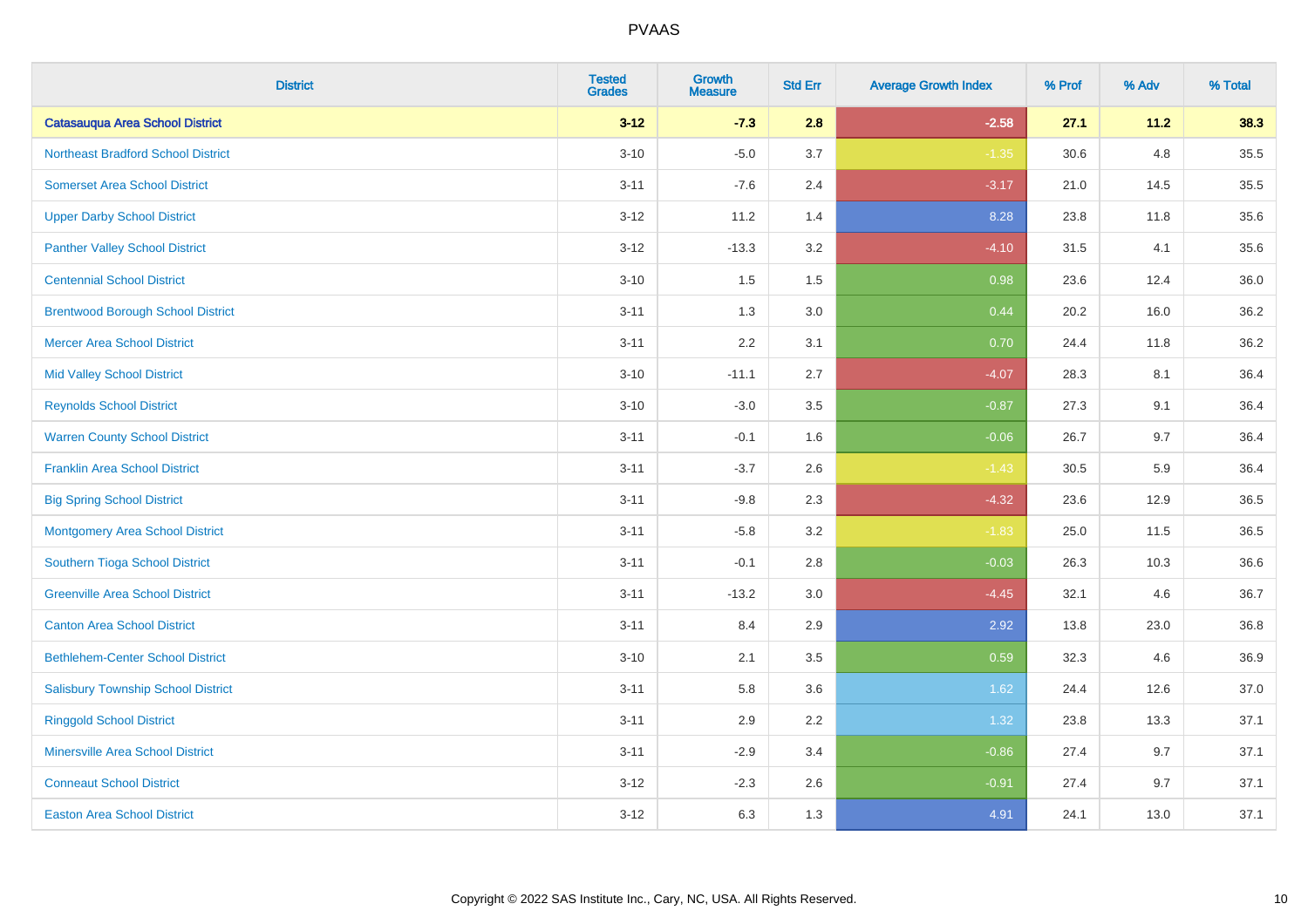| <b>District</b>                            | <b>Tested</b><br><b>Grades</b> | <b>Growth</b><br><b>Measure</b> | <b>Std Err</b> | <b>Average Growth Index</b> | % Prof | % Adv   | % Total |
|--------------------------------------------|--------------------------------|---------------------------------|----------------|-----------------------------|--------|---------|---------|
| <b>Catasauqua Area School District</b>     | $3 - 12$                       | $-7.3$                          | 2.8            | $-2.58$                     | 27.1   | 11.2    | 38.3    |
| <b>Butler Area School District</b>         | $3 - 11$                       | $-14.1$                         | $1.5$          | $-9.60$                     | 26.4   | 11.1    | 37.5    |
| <b>Moshannon Valley School District</b>    | $3 - 10$                       | $-5.1$                          | 4.6            | $-1.12$                     | 25.0   | 12.5    | 37.5    |
| <b>Deer Lakes School District</b>          | $3 - 11$                       | $-10.0$                         | 2.5            | $-4.02$                     | 27.7   | $9.9\,$ | 37.6    |
| Southern Huntingdon County School District | $3 - 11$                       | $-5.9$                          | 3.4            | $-1.76$                     | 32.8   | 4.9     | 37.7    |
| <b>Riverside School District</b>           | $3 - 11$                       | $-6.2$                          | 2.7            | $-2.33$                     | 20.8   | 17.0    | 37.7    |
| <b>Yough School District</b>               | $3 - 10$                       | $-6.2$                          | 2.7            | $-2.27$                     | 28.9   | 8.8     | 37.7    |
| <b>Port Allegany School District</b>       | $3 - 11$                       | 6.5                             | 3.7            | 1.74                        | 26.4   | 11.3    | 37.7    |
| <b>Wellsboro Area School District</b>      | $3 - 11$                       | $-6.3$                          | 3.0            | $-2.08$                     | 24.4   | 13.4    | 37.8    |
| <b>Elk Lake School District</b>            | $3 - 11$                       | $-6.1$                          | 2.9            | $-2.12$                     | 26.3   | 11.6    | 37.9    |
| <b>Governor Mifflin School District</b>    | $3 - 11$                       | $-4.4$                          | 1.6            | $-2.69$                     | 30.3   | 7.7     | 38.0    |
| <b>Cambria Heights School District</b>     | $3 - 10$                       | $-6.2$                          | 2.9            | $-2.11$                     | 25.0   | 13.0    | 38.0    |
| <b>Chartiers Valley School District</b>    | $3 - 11$                       | $-9.1$                          | 2.1            | $-4.23$                     | 20.7   | 17.4    | 38.0    |
| <b>Central Dauphin School District</b>     | $3 - 11$                       | $-5.2$                          | 1.2            | $-4.24$                     | 29.3   | 8.7     | 38.0    |
| <b>Charleroi School District</b>           | $3 - 11$                       | $-4.3$                          | 2.7            | $-1.55$                     | 22.2   | 15.9    | 38.1    |
| <b>Bucks County Technical High School</b>  | $9 - 10$                       | $-2.9$                          | 2.2            | $-1.29$                     | 27.7   | 10.4    | 38.2    |
| <b>Catasauqua Area School District</b>     | $3 - 12$                       | $-7.3$                          | 2.8            | $-2.58$                     | 27.1   | 11.2    | 38.3    |
| <b>Bangor Area School District</b>         | $3 - 12$                       | $-1.2$                          | 2.0            | $-0.60$                     | 25.8   | 12.7    | 38.5    |
| <b>Southeastern Greene School District</b> | $3 - 10$                       | $-2.3$                          | 4.4            | $-0.53$                     | 29.0   | 9.7     | 38.7    |
| Philipsburg-Osceola Area School District   | $3 - 11$                       | 4.1                             | 3.0            | 1.37                        | 22.5   | 16.2    | 38.8    |
| <b>Pottsgrove School District</b>          | $3 - 11$                       | $-5.5$                          | 2.0            | $-2.78$                     | 28.6   | 10.3    | 38.8    |
| Salisbury-Elk Lick School District         | $3 - 11$                       | $-8.4$                          | 5.8            | $-1.45$                     | 33.3   | 5.6     | 38.9    |
| <b>Blue Ridge School District</b>          | $3 - 11$                       | 8.3                             | 3.7            | 2.24                        | 29.6   | 9.3     | 38.9    |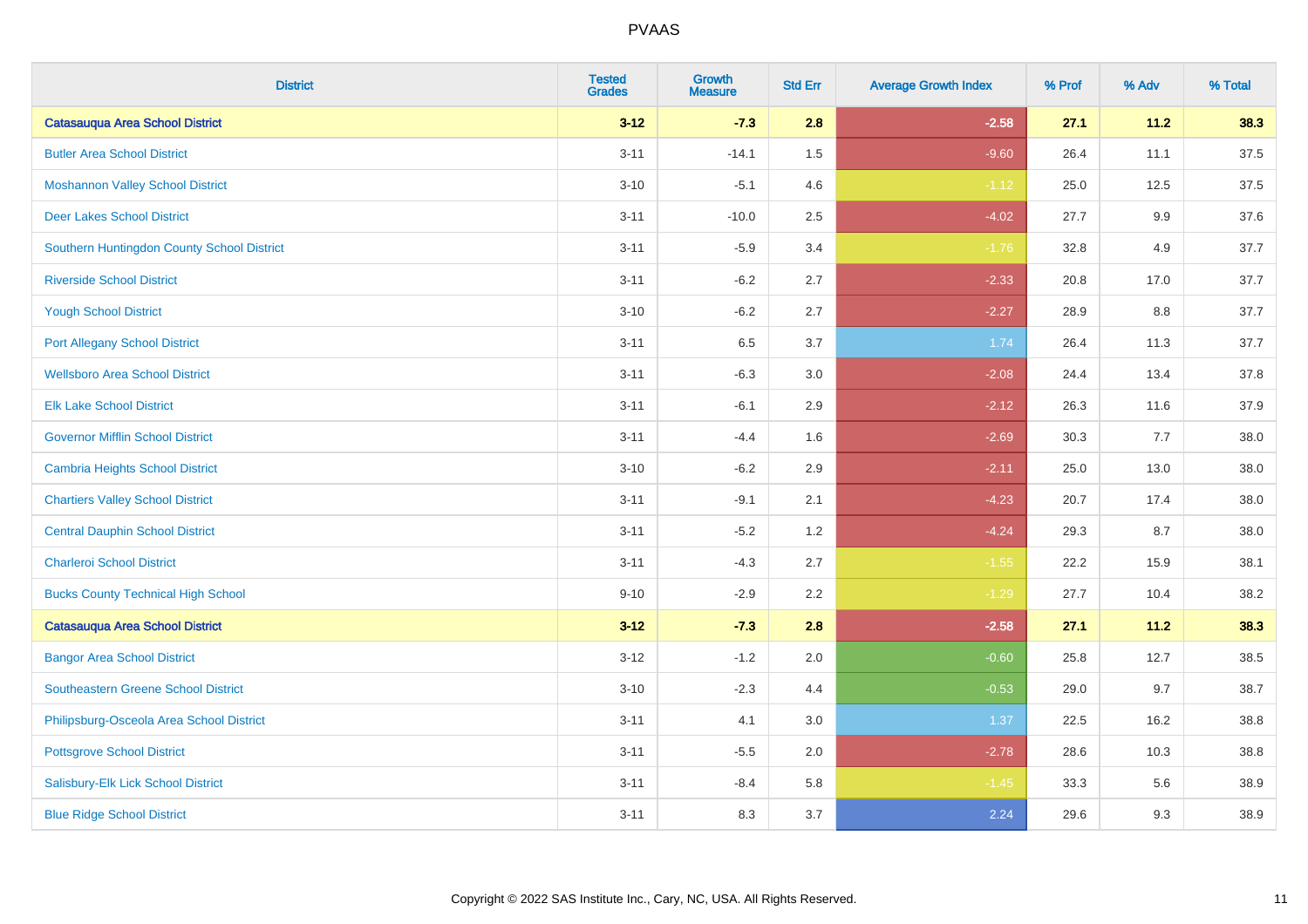| <b>District</b>                               | <b>Tested</b><br><b>Grades</b> | <b>Growth</b><br><b>Measure</b> | <b>Std Err</b> | <b>Average Growth Index</b> | % Prof | % Adv | % Total |
|-----------------------------------------------|--------------------------------|---------------------------------|----------------|-----------------------------|--------|-------|---------|
| <b>Catasauqua Area School District</b>        | $3 - 12$                       | $-7.3$                          | 2.8            | $-2.58$                     | 27.1   | 11.2  | 38.3    |
| <b>Pleasant Valley School District</b>        | $3 - 11$                       | $-3.3$                          | 1.8            | $-1.80$                     | 28.5   | 10.4  | 39.0    |
| <b>Uniontown Area School District</b>         | $3 - 11$                       | $-2.8$                          | 3.1            | $-0.91$                     | 31.7   | 7.3   | 39.0    |
| <b>Forest Hills School District</b>           | $3 - 11$                       | 1.8                             | 2.5            | 0.71                        | 28.8   | 10.3  | 39.1    |
| Penn-Delco School District                    | $3 - 11$                       | 1.3                             | 1.8            | 0.75                        | 26.5   | 12.6  | 39.1    |
| <b>Shikellamy School District</b>             | $3 - 10$                       | $-8.3$                          | 2.4            | $-3.42$                     | 20.8   | 18.5  | 39.2    |
| Selinsgrove Area School District              | $3 - 12$                       | $-5.7$                          | 2.1            | $-2.74$                     | 25.4   | 13.9  | 39.2    |
| <b>Troy Area School District</b>              | $3 - 10$                       | $-4.7$                          | 3.2            | $-1.46$                     | 22.8   | 16.5  | 39.2    |
| Northern Lehigh School District               | $3 - 12$                       | 6.1                             | 2.5            | 2.42                        | 21.4   | 18.0  | 39.3    |
| <b>Chambersburg Area School District</b>      | $3 - 11$                       | $-5.6$                          | 1.3            | $-4.42$                     | 24.2   | 15.2  | 39.4    |
| <b>Cameron County School District</b>         | $3-12$                         | $-5.0$                          | 4.4            | $-1.12$                     | 34.9   | 4.8   | 39.7    |
| <b>Ligonier Valley School District</b>        | $3 - 11$                       | $-10.8$                         | 3.1            | $-3.43$                     | 34.1   | 5.8   | 39.9    |
| <b>Tri-Valley School District</b>             | $3 - 10$                       | $-2.7$                          | 3.9            | $-0.69$                     | 31.0   | 9.5   | 40.5    |
| <b>Union City Area School District</b>        | $3 - 12$                       | $-8.7$                          | 3.3            | $-2.59$                     | 29.7   | 10.9  | 40.6    |
| <b>Susquehanna Community School District</b>  | $3 - 11$                       | $-4.5$                          | 3.8            | $-1.19$                     | 31.9   | 8.8   | 40.7    |
| <b>Derry Area School District</b>             | $3 - 11$                       | $-11.8$                         | 2.6            | $-4.53$                     | 34.8   | 6.1   | 40.9    |
| Lehigh Career & Technical Institute           | $10 - 12$                      | $-0.7$                          | 6.3            | $-0.11$                     | 36.4   | 4.6   | 40.9    |
| <b>Keystone Oaks School District</b>          | $3 - 11$                       | $-7.2$                          | 2.3            | $-3.14$                     | 30.0   | 11.1  | 41.0    |
| <b>Weatherly Area School District</b>         | $3 - 11$                       | $-5.8$                          | 4.0            | $-1.44$                     | 32.1   | 8.9   | 41.1    |
| <b>Shanksville-Stonycreek School District</b> | $3 - 10$                       | $-8.6$                          | 5.5            | $-1.55$                     | 17.6   | 23.5  | 41.2    |
| <b>Kiski Area School District</b>             | $3 - 11$                       | $-4.0$                          | 2.0            | $-1.99$                     | 23.1   | 18.2  | 41.3    |
| <b>Purchase Line School District</b>          | $3 - 12$                       | 4.3                             | 3.3            | 1.30                        | 32.3   | 9.0   | 41.4    |
| <b>Pittston Area School District</b>          | $3 - 11$                       | $-8.2$                          | 2.2            | $-3.75$                     | 26.7   | 14.8  | 41.5    |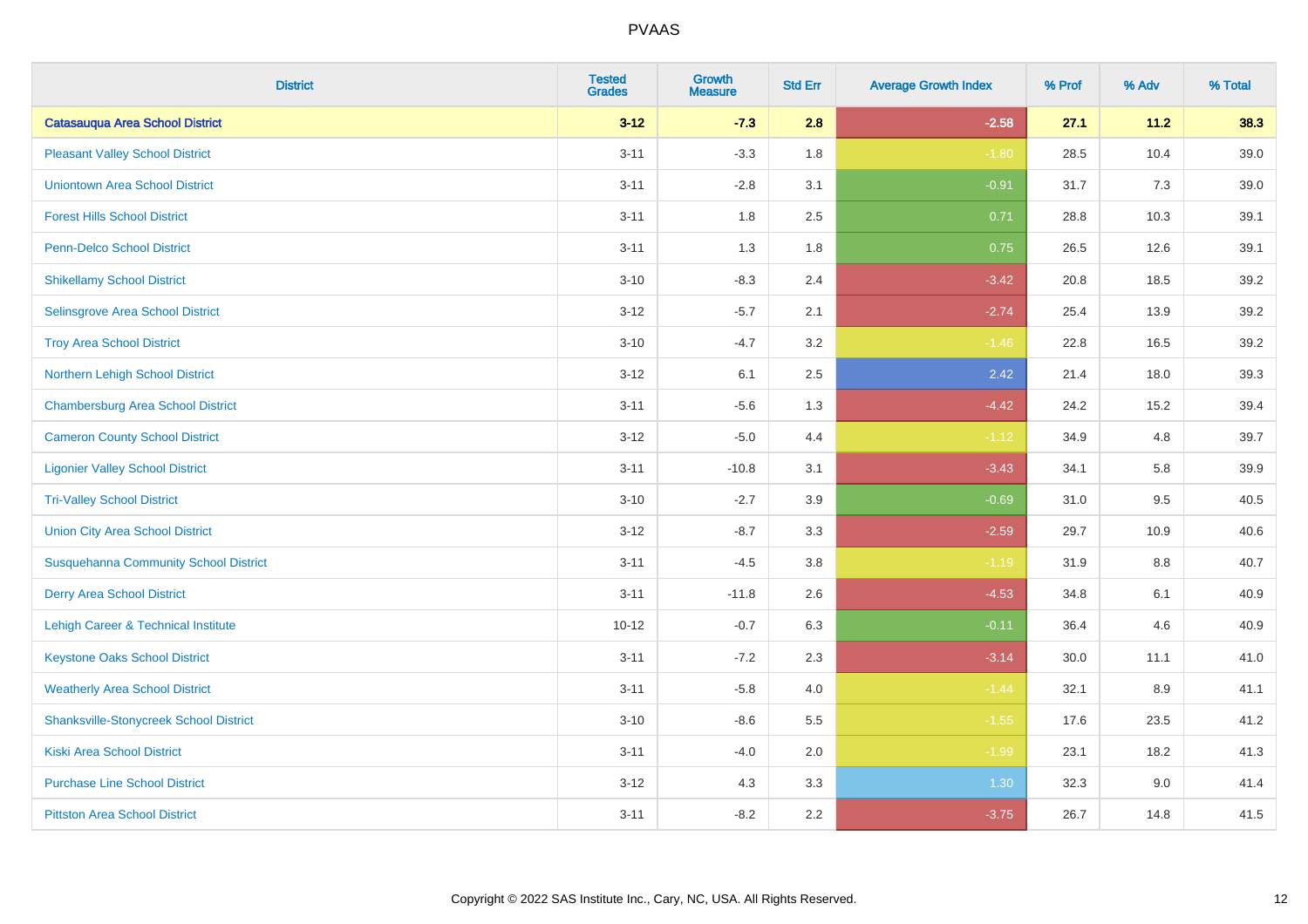| <b>District</b>                                    | <b>Tested</b><br><b>Grades</b> | <b>Growth</b><br><b>Measure</b> | <b>Std Err</b> | <b>Average Growth Index</b> | % Prof | % Adv | % Total |
|----------------------------------------------------|--------------------------------|---------------------------------|----------------|-----------------------------|--------|-------|---------|
| <b>Catasauqua Area School District</b>             | $3 - 12$                       | $-7.3$                          | 2.8            | $-2.58$                     | 27.1   | 11.2  | 38.3    |
| <b>Wyoming Area School District</b>                | $3 - 10$                       | $-5.5$                          | 2.5            | $-2.21$                     | 32.0   | 9.6   | 41.6    |
| <b>West Middlesex Area School District</b>         | $3 - 10$                       | $-7.4$                          | 3.5            | $-2.11$                     | 32.0   | 9.6   | 41.6    |
| <b>Northern Potter School District</b>             | $3 - 12$                       | 6.8                             | 4.6            | 1.48                        | 30.6   | 11.1  | 41.7    |
| <b>Old Forge School District</b>                   | $3 - 12$                       | $-11.3$                         | 3.1            | $-3.62$                     | 28.6   | 13.2  | 41.8    |
| <b>School Lane Charter School</b>                  | $3 - 11$                       | 2.6                             | 3.6            | 0.72                        | 23.1   | 18.7  | 41.8    |
| <b>Keystone Central School District</b>            | $3 - 11$                       | 3.6                             | 1.8            | 2.04                        | 27.1   | 14.6  | 41.8    |
| <b>Juniata County School District</b>              | $3 - 12$                       | 7.7                             | 2.0            | 3.81                        | 22.9   | 18.9  | 41.8    |
| <b>Collegium Charter School</b>                    | $3 - 10$                       | 21.2                            | 2.6            | 8.18                        | 25.4   | 16.4  | 41.8    |
| Northern Tioga School District                     | $3 - 12$                       | 6.8                             | 2.6            | 2.64                        | 25.0   | 16.9  | 41.9    |
| <b>Neshannock Township School District</b>         | $3 - 10$                       | $-12.5$                         | 2.7            | $-4.73$                     | 29.0   | 13.0  | 42.0    |
| Mount Pleasant Area School District                | $3 - 11$                       | $-5.4$                          | 2.3            | $-2.37$                     | 33.3   | 8.7   | 42.0    |
| <b>Oxford Area School District</b>                 | $3 - 11$                       | $-3.1$                          | 1.8            | $-1.77$                     | 27.5   | 14.5  | 42.0    |
| <b>Avella Area School District</b>                 | $3 - 12$                       | 1.6                             | 4.7            | 0.34                        | 34.8   | 7.2   | 42.0    |
| <b>Grove City Area School District</b>             | $3 - 12$                       | $-8.8$                          | 2.3            | $-3.89$                     | 25.6   | 16.4  | 42.0    |
| <b>Crawford Central School District</b>            | $3 - 11$                       | 5.7                             | 2.1            | 2.71                        | 26.4   | 15.8  | 42.1    |
| <b>Oil City Area School District</b>               | $3 - 11$                       | 8.6                             | 2.4            | 3.56                        | 29.1   | 13.1  | 42.2    |
| <b>Solanco School District</b>                     | $3 - 11$                       | 2.2                             | 1.8            | 1.18                        | 27.2   | 15.0  | 42.3    |
| <b>Northgate School District</b>                   | $3 - 11$                       | $-3.0$                          | 3.4            | $-0.85$                     | 35.6   | 6.8   | 42.4    |
| <b>Commonwealth Charter Academy Charter School</b> | $3 - 10$                       | 4.2                             | 1.6            | 2.68                        | 27.0   | 15.6  | 42.5    |
| <b>Conrad Weiser Area School District</b>          | $3 - 11$                       | 7.1                             | 2.1            | 3.34                        | 28.2   | 14.4  | 42.6    |
| <b>New Brighton Area School District</b>           | $3 - 11$                       | $-2.1$                          | 3.2            | $-0.65$                     | 31.5   | 11.1  | 42.6    |
| <b>Central Greene School District</b>              | $3 - 11$                       | $-0.4$                          | 2.5            | $-0.15$                     | 27.8   | 14.8  | 42.6    |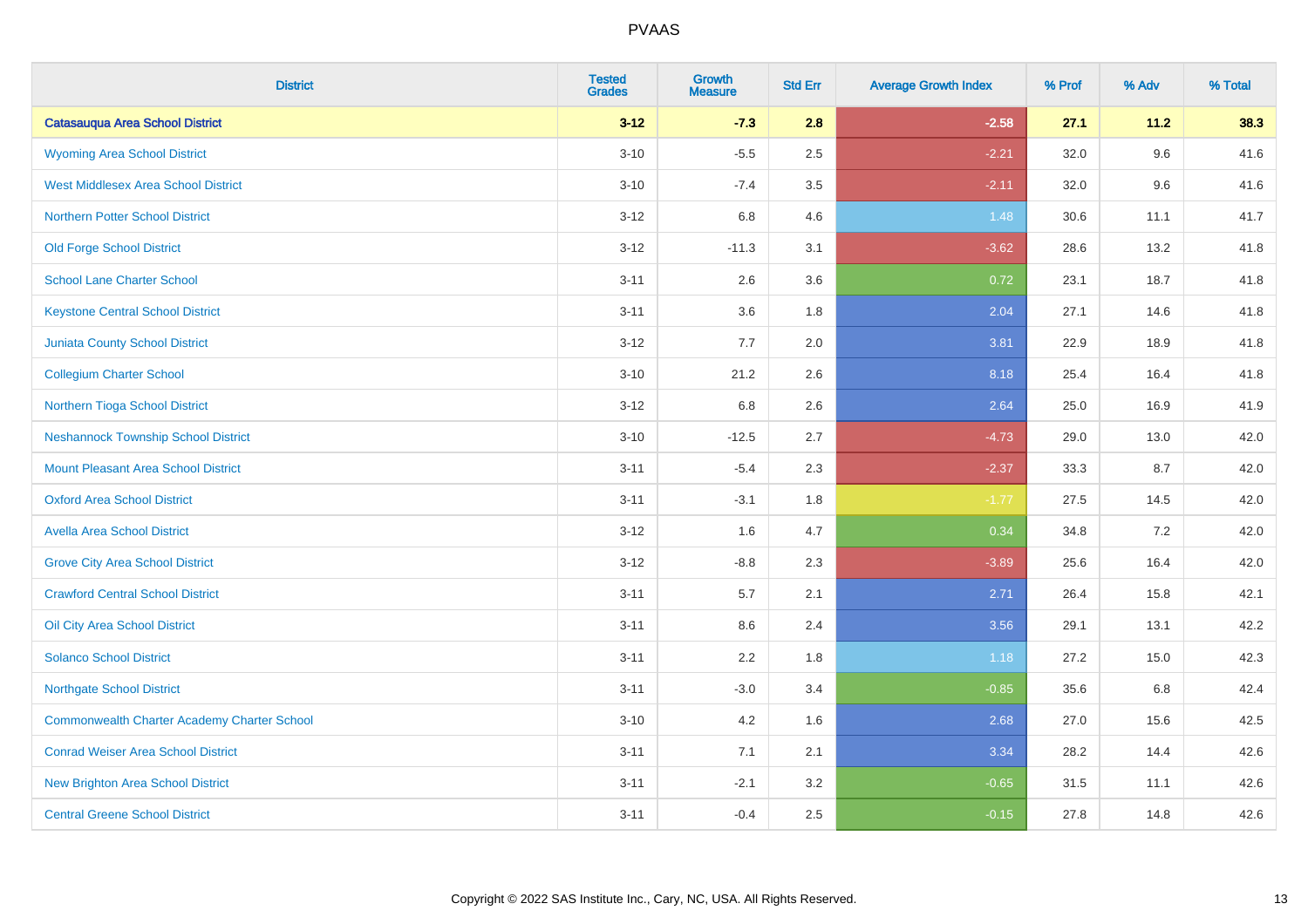| <b>District</b>                             | <b>Tested</b><br><b>Grades</b> | <b>Growth</b><br><b>Measure</b> | <b>Std Err</b> | <b>Average Growth Index</b> | % Prof | % Adv | % Total |
|---------------------------------------------|--------------------------------|---------------------------------|----------------|-----------------------------|--------|-------|---------|
| <b>Catasauqua Area School District</b>      | $3 - 12$                       | $-7.3$                          | 2.8            | $-2.58$                     | 27.1   | 11.2  | 38.3    |
| <b>Leechburg Area School District</b>       | $3 - 11$                       | $7.0\,$                         | 3.9            | 1.79                        | 37.7   | 4.9   | 42.6    |
| <b>Ridley School District</b>               | $3 - 12$                       | 0.3                             | 1.6            | 0.21                        | 32.0   | 10.7  | 42.6    |
| <b>Kennett Consolidated School District</b> | $3 - 11$                       | $-10.4$                         | 1.7            | $-6.27$                     | 28.7   | 14.0  | 42.7    |
| <b>Exeter Township School District</b>      | $3 - 11$                       | $-1.0$                          | 1.7            | $-0.58$                     | 27.2   | 15.6  | 42.8    |
| Altoona Area School District                | $3 - 12$                       | 0.1                             | 1.5            | 0.07                        | 29.0   | 13.8  | 42.8    |
| <b>West Greene School District</b>          | $3 - 11$                       | $-8.1$                          | 3.9            | $-2.08$                     | 31.0   | 11.9  | 42.9    |
| <b>Union Area School District</b>           | $3 - 11$                       | $-6.5$                          | 3.8            | $-1.70$                     | 30.6   | 12.2  | 42.9    |
| <b>Millville Area School District</b>       | $3 - 12$                       | $-5.6$                          | 4.4            | $-1.26$                     | 31.4   | 11.4  | 42.9    |
| <b>Highlands School District</b>            | $3 - 11$                       | $-1.3$                          | 2.3            | $-0.55$                     | 32.6   | 10.5  | 43.0    |
| Northern Bedford County School District     | $3 - 11$                       | $-2.3$                          | 3.3            | $-0.69$                     | 26.2   | 16.9  | 43.1    |
| <b>Penn Cambria School District</b>         | $3 - 11$                       | $-4.5$                          | 2.4            | $-1.86$                     | 27.3   | 15.8  | 43.2    |
| Octorara Area School District               | $3 - 11$                       | $-7.5$                          | 3.2            | $-2.35$                     | 26.1   | 17.0  | 43.2    |
| <b>Allegheny Valley School District</b>     | $3 - 11$                       | $-1.9$                          | 3.9            | $-0.48$                     | 31.8   | 11.4  | 43.2    |
| Southern Columbia Area School District      | $3 - 11$                       | $-8.5$                          | 3.0            | $-2.83$                     | 30.5   | 12.8  | 43.3    |
| <b>Apollo-Ridge School District</b>         | $3 - 12$                       | 9.5                             | 3.0            | 3.23                        | 34.0   | 9.4   | 43.4    |
| <b>Lakeland School District</b>             | $3 - 11$                       | 13.3                            | 2.8            | 4.80                        | 22.2   | 21.2  | 43.4    |
| <b>Northwest Area School District</b>       | $3 - 10$                       | $-3.2$                          | 3.3            | $-0.97$                     | 30.4   | 13.0  | 43.5    |
| <b>Hamburg Area School District</b>         | $3 - 11$                       | $0.6\,$                         | 2.4            | 0.25                        | 28.0   | 15.5  | 43.6    |
| <b>Bentworth School District</b>            | $3 - 11$                       | 7.0                             | 3.0            | 2.36                        | 26.6   | 17.0  | 43.6    |
| <b>Greensburg Salem School District</b>     | $3 - 11$                       | $-6.9$                          | 2.2            | $-3.06$                     | 30.3   | 13.3  | 43.6    |
| <b>Austin Area School District</b>          | $3 - 11$                       | 2.6                             | 6.0            | 0.43                        | 25.0   | 18.8  | 43.8    |
| <b>Pine Grove Area School District</b>      | $3 - 11$                       | $-1.1$                          | 3.0            | $-0.36$                     | 29.5   | 14.3  | 43.8    |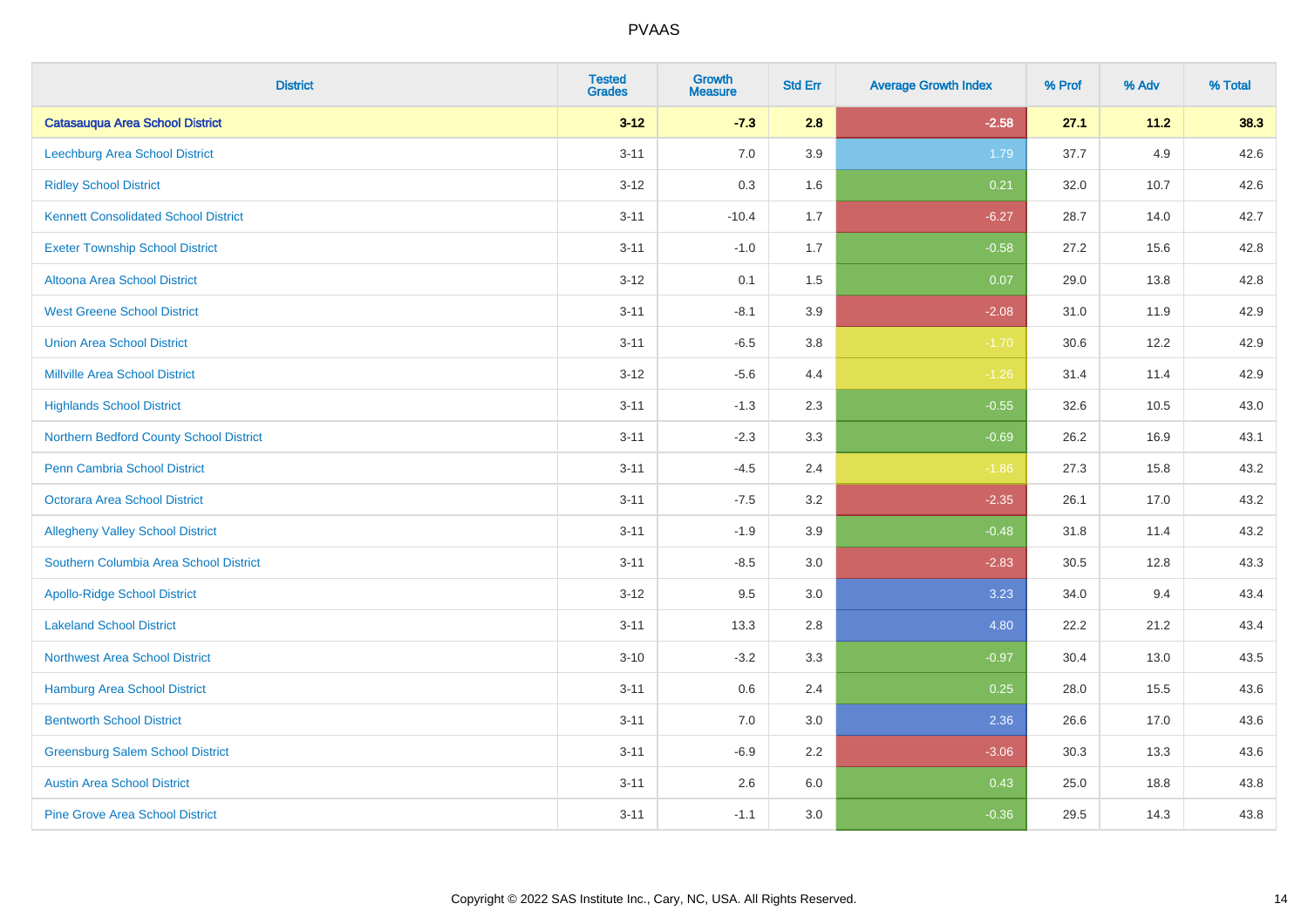| <b>District</b>                          | <b>Tested</b><br><b>Grades</b> | <b>Growth</b><br><b>Measure</b> | <b>Std Err</b> | <b>Average Growth Index</b> | % Prof | % Adv | % Total |
|------------------------------------------|--------------------------------|---------------------------------|----------------|-----------------------------|--------|-------|---------|
| <b>Catasauqua Area School District</b>   | $3 - 12$                       | $-7.3$                          | 2.8            | $-2.58$                     | 27.1   | 11.2  | 38.3    |
| <b>Agora Cyber Charter School</b>        | $3 - 11$                       | 14.6                            | 2.4            | 6.03                        | 24.7   | 19.5  | 44.2    |
| <b>Chestnut Ridge School District</b>    | $3 - 12$                       | 4.0                             | 2.9            | 1.38                        | 33.2   | 11.0  | 44.2    |
| <b>Susquenita School District</b>        | $3 - 11$                       | $-5.9$                          | 2.6            | $-2.28$                     | 30.6   | 13.9  | 44.4    |
| <b>Smethport Area School District</b>    | $3 - 12$                       | 5.8                             | 3.8            | 1.52                        | 24.6   | 20.0  | 44.6    |
| <b>Fort Cherry School District</b>       | $3 - 10$                       | $-0.7$                          | 3.1            | $-0.21$                     | 30.6   | 14.1  | 44.7    |
| <b>Steel Valley School District</b>      | $3 - 11$                       | 11.1                            | 3.3            | 3.33                        | 34.8   | 10.1  | 44.9    |
| <b>Elizabeth Forward School District</b> | $3 - 11$                       | $-5.5$                          | 2.5            | $-2.25$                     | 32.2   | 12.8  | 45.0    |
| <b>Shaler Area School District</b>       | $3 - 11$                       | $-2.1$                          | 1.8            | $-1.18$                     | 32.0   | 13.0  | 45.0    |
| <b>Clarion Area School District</b>      | $3 - 11$                       | 3.2                             | 3.7            | 0.88                        | 31.7   | 13.3  | 45.0    |
| <b>South Park School District</b>        | $3 - 11$                       | $-8.8$                          | 2.5            | $-3.46$                     | 28.1   | 17.0  | 45.2    |
| Huntingdon Area School District          | $3 - 11$                       | 5.8                             | 2.6            | 2.28                        | 27.8   | 17.4  | 45.2    |
| <b>Upper Perkiomen School District</b>   | $3 - 11$                       | 5.7                             | 1.9            | 3.04                        | 25.4   | 19.9  | 45.4    |
| <b>Burrell School District</b>           | $3 - 11$                       | $-1.5$                          | 3.3            | $-0.44$                     | 27.8   | 17.7  | 45.6    |
| <b>Mohawk Area School District</b>       | $3 - 11$                       | $-10.5$                         | 2.8            | $-3.75$                     | 35.1   | 10.6  | 45.7    |
| <b>Hatboro-Horsham School District</b>   | $3 - 11$                       | $-2.7$                          | 1.6            | $-1.65$                     | 27.9   | 17.9  | 45.8    |
| Mifflinburg Area School District         | $3 - 11$                       | $-6.0$                          | 2.1            | $-2.87$                     | 32.7   | 13.3  | 46.0    |
| <b>Laurel School District</b>            | $3 - 11$                       | 13.0                            | 3.1            | 4.19                        | 30.3   | 15.7  | 46.1    |
| Northwestern School District             | $3 - 11$                       | $-14.6$                         | 3.2            | $-4.51$                     | 32.5   | 13.7  | 46.2    |
| <b>North Star School District</b>        | $3 - 11$                       | 1.1                             | 3.3            | 0.34                        | 26.2   | 20.0  | 46.2    |
| <b>North Hills School District</b>       | $3 - 11$                       | $-15.8$                         | 1.8            | $-8.84$                     | 26.4   | 19.8  | 46.2    |
| <b>Shippensburg Area School District</b> | $3 - 11$                       | 0.5                             | 1.8            | 0.26                        | 23.5   | 22.8  | 46.3    |
| <b>Otto-Eldred School District</b>       | $3 - 11$                       | $-0.5$                          | 3.5            | $-0.13$                     | 35.8   | 10.5  | 46.3    |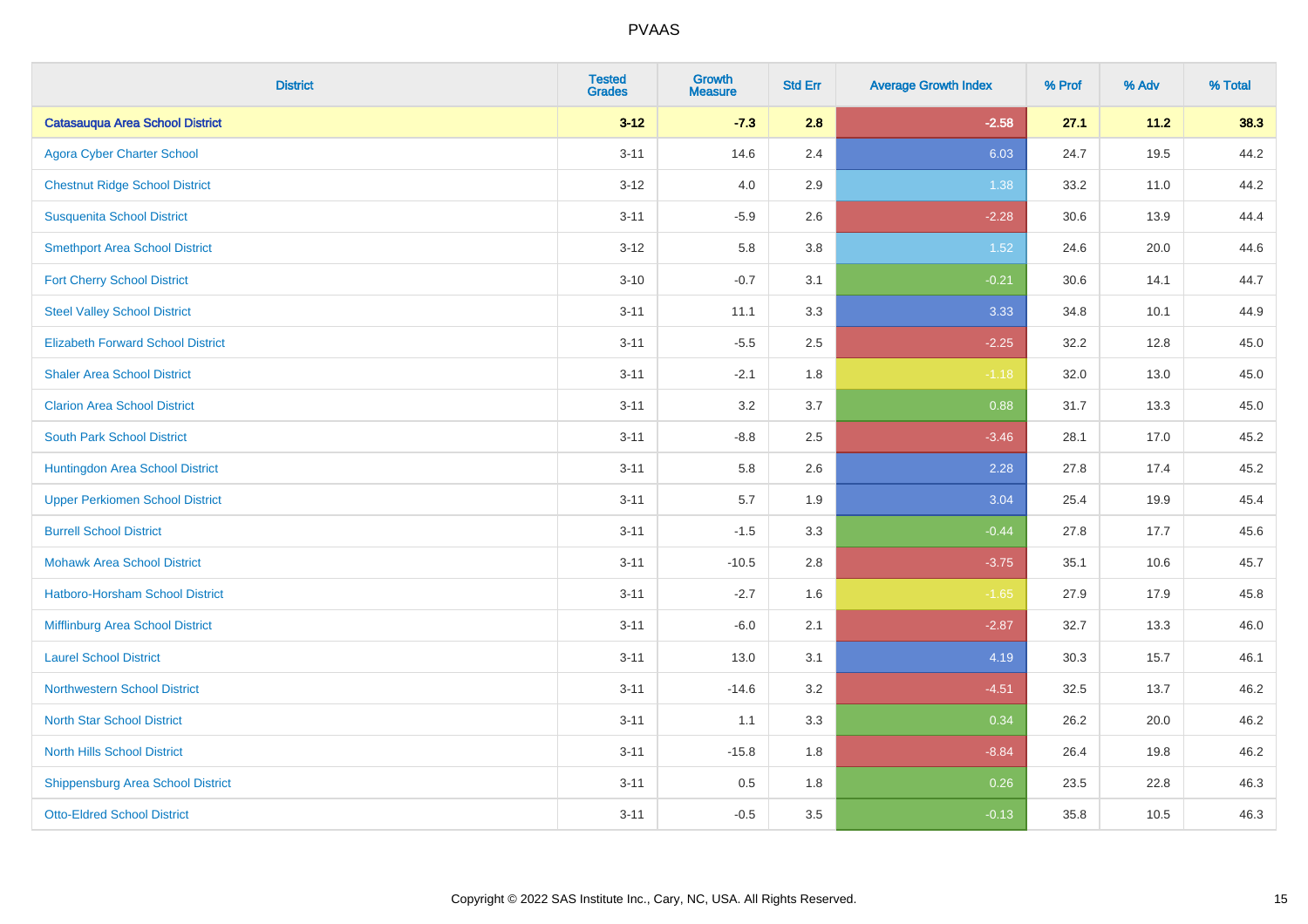| <b>District</b>                           | <b>Tested</b><br><b>Grades</b> | <b>Growth</b><br><b>Measure</b> | <b>Std Err</b> | <b>Average Growth Index</b> | % Prof | % Adv | % Total |
|-------------------------------------------|--------------------------------|---------------------------------|----------------|-----------------------------|--------|-------|---------|
| <b>Catasauqua Area School District</b>    | $3 - 12$                       | $-7.3$                          | 2.8            | $-2.58$                     | 27.1   | 11.2  | 38.3    |
| <b>Jamestown Area School District</b>     | $3 - 11$                       | $-9.5$                          | 4.1            | $-2.33$                     | 41.5   | 4.9   | 46.3    |
| <b>Eastern York School District</b>       | $3 - 11$                       | $-6.2$                          | 2.3            | $-2.70$                     | 27.8   | 18.5  | 46.4    |
| <b>MaST Community Charter School</b>      | $3 - 10$                       | $-0.9$                          | 2.5            | $-0.34$                     | 25.0   | 21.6  | 46.6    |
| <b>Baldwin-Whitehall School District</b>  | $3 - 11$                       | $-5.5$                          | 1.9            | $-2.93$                     | 32.0   | 14.7  | 46.7    |
| <b>Hopewell Area School District</b>      | $3 - 11$                       | 0.8                             | 2.6            | 0.31                        | 34.5   | 12.4  | 46.9    |
| Renaissance Academy Charter School        | $3 - 11$                       | $-5.6$                          | 3.1            | $-1.79$                     | 28.4   | 18.5  | 46.9    |
| <b>Western Wayne School District</b>      | $3 - 11$                       | 3.6                             | 2.6            | 1.39                        | 30.8   | 16.2  | 47.0    |
| <b>West Shore School District</b>         | $3-12$                         | 2.2                             | 1.3            | 1.68                        | 31.8   | 15.2  | 47.1    |
| <b>Penn Manor School District</b>         | $3 - 11$                       | 7.1                             | 1.5            | 4.82                        | 26.7   | 20.5  | 47.2    |
| <b>Karns City Area School District</b>    | $3 - 11$                       | $-7.2$                          | 2.6            | $-2.71$                     | 26.4   | 20.8  | 47.2    |
| <b>Athens Area School District</b>        | $3 - 11$                       | 2.6                             | 2.3            | 1.11                        | 34.9   | 12.3  | 47.3    |
| <b>Bald Eagle Area School District</b>    | $3 - 11$                       | 7.6                             | 2.5            | 3.00                        | 31.6   | 15.6  | 47.3    |
| <b>Hempfield Area School District</b>     | $3 - 12$                       | $-10.2$                         | 1.6            | $-6.37$                     | 28.1   | 19.2  | 47.3    |
| <b>Carlisle Area School District</b>      | $3 - 11$                       | $-5.2$                          | 1.7            | $-2.99$                     | 28.0   | 19.3  | 47.3    |
| <b>Everett Area School District</b>       | $3 - 11$                       | $-1.1$                          | 3.1            | $-0.34$                     | 34.2   | 13.2  | 47.4    |
| Johnsonburg Area School District          | $3 - 11$                       | 5.0                             | 3.9            | 1.27                        | 35.5   | 11.8  | 47.4    |
| <b>Wallenpaupack Area School District</b> | $3 - 11$                       | 8.8                             | 2.1            | 4.28                        | 28.5   | 18.9  | 47.4    |
| <b>West Perry School District</b>         | $3 - 11$                       | 11.0                            | 2.3            | 4.76                        | 26.9   | 20.5  | 47.4    |
| Northern York County School District      | $3 - 11$                       | 8.4                             | 1.8            | 4.63                        | 24.3   | 23.1  | 47.4    |
| <b>South Middleton School District</b>    | $3 - 11$                       | 4.4                             | 2.2            | 1.95                        | 31.1   | 16.4  | 47.5    |
| <b>Punxsutawney Area School District</b>  | $3 - 11$                       | 15.8                            | 2.7            | 5.83                        | 18.6   | 29.0  | 47.6    |
| <b>Portage Area School District</b>       | $3 - 10$                       | $-0.5$                          | 3.3            | $-0.14$                     | 27.0   | 20.6  | 47.6    |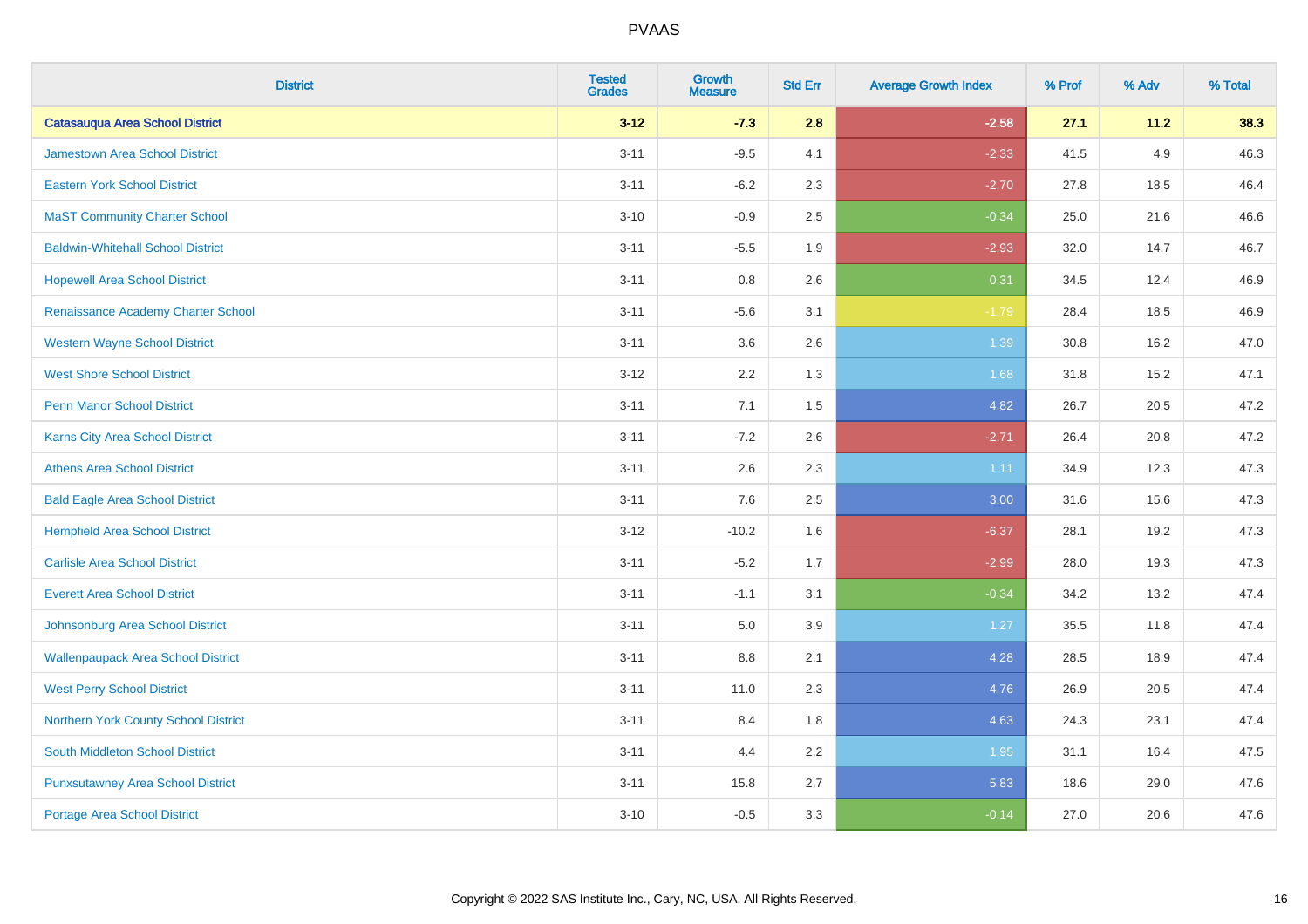| <b>District</b>                                    | <b>Tested</b><br><b>Grades</b> | <b>Growth</b><br><b>Measure</b> | <b>Std Err</b> | <b>Average Growth Index</b> | % Prof | % Adv | % Total |
|----------------------------------------------------|--------------------------------|---------------------------------|----------------|-----------------------------|--------|-------|---------|
| <b>Catasauqua Area School District</b>             | $3 - 12$                       | $-7.3$                          | 2.8            | $-2.58$                     | 27.1   | 11.2  | 38.3    |
| Northampton Area School District                   | $3 - 11$                       | 3.2                             | 1.5            | 2.05                        | 29.8   | 17.9  | 47.7    |
| <b>Hollidaysburg Area School District</b>          | $3 - 11$                       | $-2.7$                          | 1.6            | $-1.64$                     | 32.6   | 15.2  | 47.8    |
| <b>Tunkhannock Area School District</b>            | $3 - 11$                       | 1.4                             | 2.0            | 0.71                        | 29.8   | 18.1  | 47.9    |
| <b>Bradford Area School District</b>               | $3 - 12$                       | $-1.8$                          | 2.3            | $-0.79$                     | 31.2   | 16.7  | 47.9    |
| <b>Penncrest School District</b>                   | $3 - 11$                       | $6.0\,$                         | 1.9            | 3.24                        | 31.1   | 16.9  | 48.0    |
| <b>Westmont Hilltop School District</b>            | $3 - 11$                       | $-1.0$                          | 2.8            | $-0.36$                     | 33.3   | 14.7  | 48.0    |
| <b>Reach Cyber Charter School</b>                  | $3 - 11$                       | 1.4                             | 3.6            | 0.40                        | 32.9   | 15.2  | 48.1    |
| <b>Palisades School District</b>                   | $3 - 11$                       | 7.7                             | 2.9            | 2.66                        | 27.8   | 20.3  | 48.1    |
| <b>Lincoln Park Performing Arts Charter School</b> | $7 - 11$                       | $-14.9$                         | 2.7            | $-5.45$                     | 39.3   | 8.9   | 48.2    |
| <b>Clarion-Limestone Area School District</b>      | $3-12$                         | $-10.0$                         | 3.6            | $-2.76$                     | 28.3   | 20.0  | 48.3    |
| <b>Lake-Lehman School District</b>                 | $3 - 11$                       | 14.9                            | 2.8            | 5.34                        | 25.8   | 22.5  | 48.3    |
| <b>Gettysburg Area School District</b>             | $3 - 11$                       | $-6.0$                          | 2.0            | $-3.02$                     | 28.8   | 19.6  | 48.5    |
| <b>Annville-Cleona School District</b>             | $3-12$                         | 1.1                             | 2.4            | 0.45                        | 34.8   | 13.6  | 48.5    |
| <b>Palmerton Area School District</b>              | $3 - 11$                       | $-0.9$                          | 2.7            | $-0.34$                     | 34.3   | 14.3  | 48.6    |
| <b>Cornwall-Lebanon School District</b>            | $3 - 11$                       | 8.2                             | 1.6            | 5.24                        | 28.0   | 20.5  | 48.6    |
| <b>Girard School District</b>                      | $3 - 11$                       | $-12.3$                         | 2.6            | $-4.76$                     | 29.7   | 18.9  | 48.6    |
| <b>Stroudsburg Area School District</b>            | $3 - 11$                       | 7.5                             | 1.6            | 4.70                        | 30.4   | 18.3  | 48.7    |
| <b>Ephrata Area School District</b>                | $3 - 11$                       | $6.8\,$                         | 1.7            | 4.08                        | 31.6   | 17.1  | 48.8    |
| <b>Fort Leboeuf School District</b>                | $3 - 11$                       | 3.5                             | 2.2            | 1.58                        | 32.0   | 16.8  | 48.8    |
| <b>Southmoreland School District</b>               | $3 - 11$                       | $-12.5$                         | 3.1            | $-4.04$                     | 33.3   | 15.5  | 48.8    |
| <b>Western Beaver County School District</b>       | $3 - 11$                       | $-9.3$                          | 4.2            | $-2.20$                     | 45.1   | 3.9   | 49.0    |
| <b>Newport School District</b>                     | $3-12$                         | 3.8                             | 3.3            | 1.17                        | 38.8   | 10.4  | 49.2    |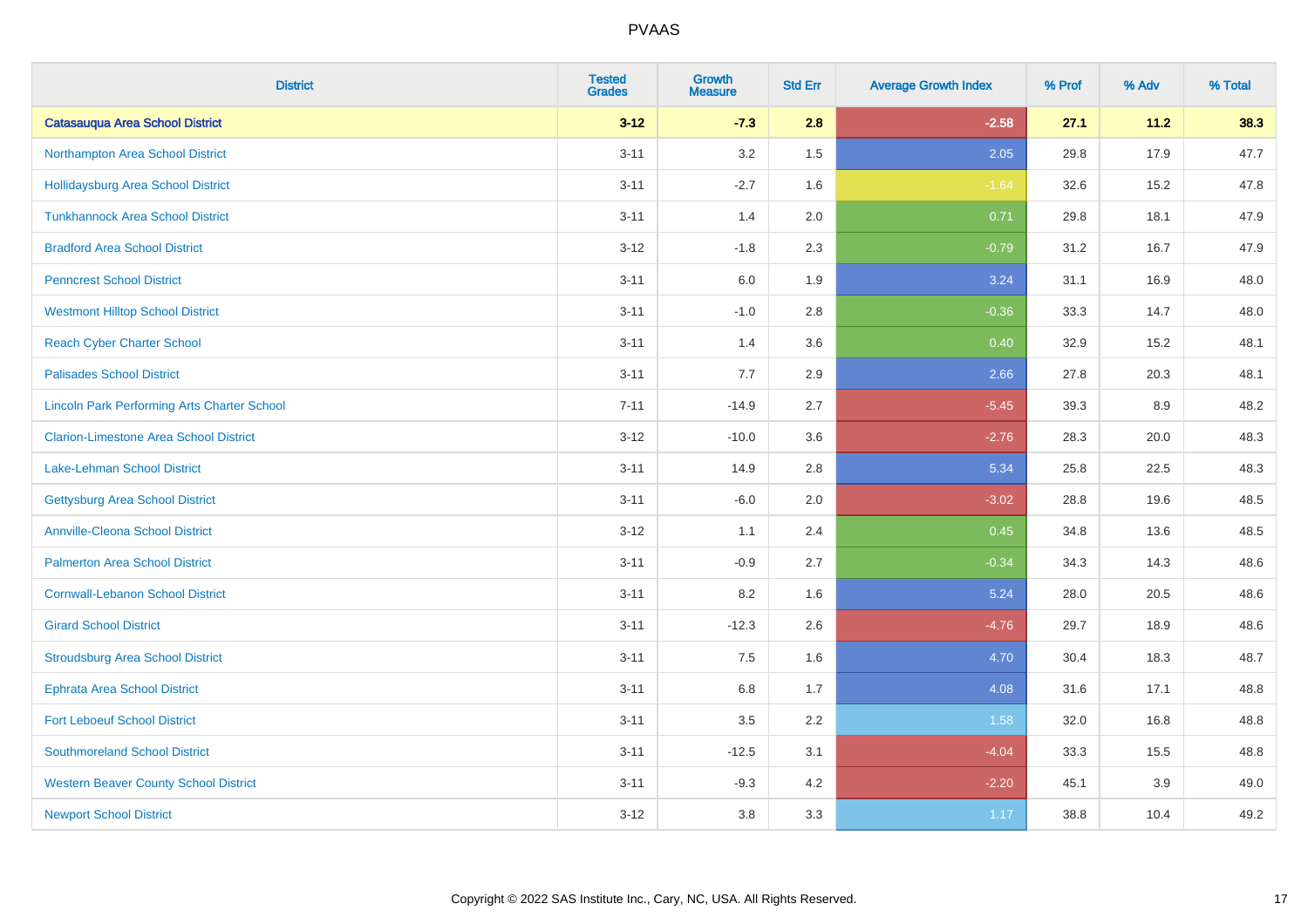| <b>District</b>                          | <b>Tested</b><br><b>Grades</b> | <b>Growth</b><br><b>Measure</b> | <b>Std Err</b> | <b>Average Growth Index</b> | % Prof | % Adv | % Total |
|------------------------------------------|--------------------------------|---------------------------------|----------------|-----------------------------|--------|-------|---------|
| <b>Catasauqua Area School District</b>   | $3 - 12$                       | $-7.3$                          | 2.8            | $-2.58$                     | 27.1   | 11.2  | 38.3    |
| <b>Iroquois School District</b>          | $3 - 11$                       | 13.6                            | 2.8            | 4.83                        | 33.3   | 16.0  | 49.4    |
| <b>Middletown Area School District</b>   | $3 - 11$                       | $-3.4$                          | 2.4            | $-1.44$                     | 34.3   | 15.2  | 49.4    |
| <b>Waynesboro Area School District</b>   | $3 - 12$                       | 3.0                             | 1.8            | 1.67                        | 26.0   | 23.5  | 49.5    |
| <b>General Mclane School District</b>    | $3 - 11$                       | $-10.7$                         | 2.4            | $-4.40$                     | 34.0   | 15.6  | 49.6    |
| <b>Valley View School District</b>       | $3 - 11$                       | 9.3                             | 2.2            | 4.18                        | 26.6   | 23.1  | 49.7    |
| <b>Avonworth School District</b>         | $3 - 10$                       | $-6.2$                          | 2.3            | $-2.68$                     | 35.9   | 14.1  | 50.0    |
| <b>Schuylkill Valley School District</b> | $3 - 11$                       | $-1.0$                          | 2.2            | $-0.47$                     | 29.8   | 20.2  | 50.0    |
| <b>Fairfield Area School District</b>    | $3 - 11$                       | $-0.5$                          | 3.6            | $-0.13$                     | 43.9   | 6.1   | 50.0    |
| <b>Wilson Area School District</b>       | $3 - 11$                       | $-0.3$                          | 2.4            | $-0.12$                     | 35.4   | 14.6  | 50.0    |
| South Williamsport Area School District  | $3 - 10$                       | 0.9                             | 3.1            | 0.31                        | 38.4   | 11.6  | 50.0    |
| <b>Upper Adams School District</b>       | $3 - 11$                       | 0.9                             | 2.5            | 0.37                        | 33.0   | 17.0  | 50.0    |
| <b>Bellefonte Area School District</b>   | $3 - 11$                       | 6.7                             | 2.0            | 3.34                        | 28.8   | 21.5  | 50.2    |
| <b>Mifflin County School District</b>    | $3 - 11$                       | 12.3                            | 1.6            | 7.69                        | 35.1   | 15.1  | 50.3    |
| 21st Century Cyber Charter School        | $6 - 12$                       | 6.6                             | 2.1            | 3.16                        | 29.0   | 21.8  | 50.8    |
| <b>Warrior Run School District</b>       | $3 - 11$                       | 10.5                            | 2.7            | 3.86                        | 34.1   | 16.8  | 50.9    |
| <b>Halifax Area School District</b>      | $3 - 11$                       | 5.8                             | 3.5            | 1.64                        | 32.1   | 18.9  | 50.9    |
| Daniel Boone Area School District        | $3 - 12$                       | 0.9                             | 1.9            | 0.46                        | 28.9   | 22.0  | 51.0    |
| Pennsylvania Virtual Charter School      | $3 - 11$                       | 4.4                             | 3.4            | 1.31                        | 29.8   | 21.2  | 51.0    |
| <b>Riverview School District</b>         | $3 - 11$                       | $-13.0$                         | 4.0            | $-3.29$                     | 43.1   | 7.8   | 51.0    |
| Kane Area School District                | $3 - 10$                       | 8.8                             | 2.9            | 3.07                        | 31.4   | 19.8  | 51.2    |
| Mechanicsburg Area School District       | $3 - 11$                       | $-5.7$                          | 1.6            | $-3.48$                     | 35.1   | 16.0  | 51.2    |
| <b>Windber Area School District</b>      | $3 - 11$                       | $-11.9$                         | 3.0            | $-3.94$                     | 41.0   | 10.3  | 51.3    |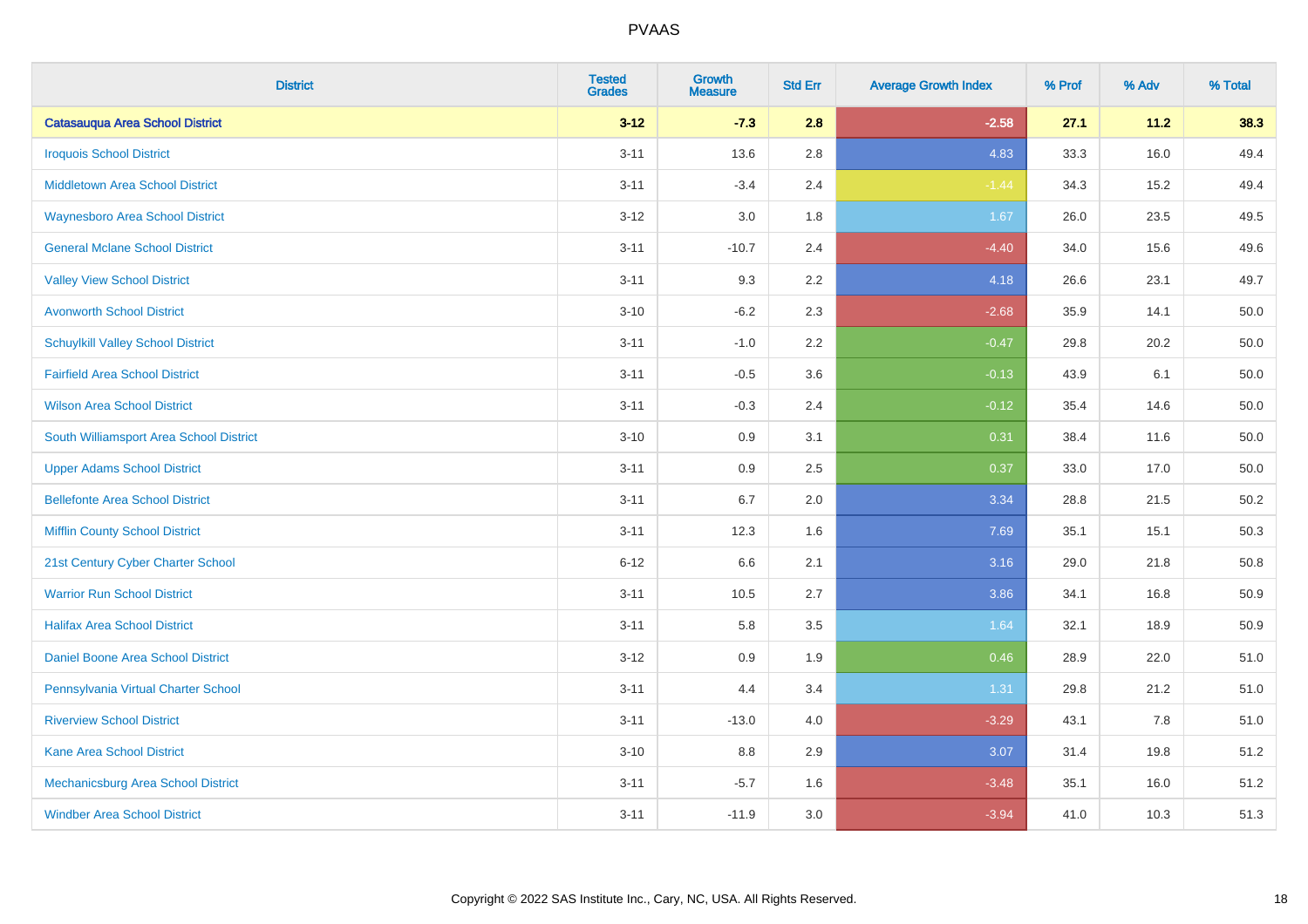| <b>District</b>                                 | <b>Tested</b><br><b>Grades</b> | <b>Growth</b><br><b>Measure</b> | <b>Std Err</b> | <b>Average Growth Index</b> | % Prof | % Adv | % Total |
|-------------------------------------------------|--------------------------------|---------------------------------|----------------|-----------------------------|--------|-------|---------|
| <b>Catasauqua Area School District</b>          | $3 - 12$                       | $-7.3$                          | 2.8            | $-2.58$                     | 27.1   | 11.2  | 38.3    |
| <b>Sullivan County School District</b>          | $3 - 10$                       | 2.5                             | 4.3            | 0.58                        | 43.6   | 7.7   | 51.3    |
| <b>Sayre Area School District</b>               | $3 - 11$                       | 5.8                             | 3.2            | 1.81                        | 30.3   | 21.0  | 51.3    |
| <b>Upper Moreland Township School District</b>  | $3 - 11$                       | 1.1                             | 2.0            | 0.56                        | 24.8   | 26.6  | 51.3    |
| <b>Wyalusing Area School District</b>           | $3 - 12$                       | 5.7                             | 3.2            | 1.78                        | 38.6   | 12.9  | 51.4    |
| <b>Bedford Area School District</b>             | $3 - 11$                       | 6.4                             | 2.4            | 2.68                        | 31.0   | 20.6  | 51.6    |
| <b>Dover Area School District</b>               | $3 - 12$                       | 7.1                             | 1.9            | 3.78                        | 33.0   | 18.7  | 51.7    |
| <b>Tamaqua Area School District</b>             | $3 - 12$                       | 6.5                             | 2.4            | 2.72                        | 34.3   | 17.5  | 51.8    |
| <b>Glendale School District</b>                 | $3 - 10$                       | 7.9                             | 3.5            | 2.25                        | 42.6   | 9.3   | 51.8    |
| South Side Area School District                 | $3 - 11$                       | $-0.6$                          | 3.1            | $-0.19$                     | 24.0   | 28.0  | 52.0    |
| Pen Argyl Area School District                  | $3 - 12$                       | 12.8                            | 2.5            | 5.10                        | 28.5   | 23.8  | 52.3    |
| <b>Allegheny-Clarion Valley School District</b> | $3 - 10$                       | 12.3                            | 4.1            | 3.03                        | 33.3   | 19.0  | 52.4    |
| Pocono Mountain School District                 | $3 - 12$                       | $-4.3$                          | 1.8            | $-2.43$                     | 35.5   | 17.1  | 52.6    |
| <b>Albert Gallatin Area School District</b>     | $3 - 11$                       | $-1.7$                          | 2.3            | $-0.72$                     | 31.9   | 20.7  | 52.7    |
| <b>Slippery Rock Area School District</b>       | $3 - 11$                       | $-3.8$                          | 2.5            | $-1.56$                     | 30.8   | 21.9  | 52.7    |
| Jersey Shore Area School District               | $3 - 11$                       | 0.7                             | 2.5            | 0.27                        | 39.3   | 13.6  | 52.9    |
| Penns Valley Area School District               | $3 - 12$                       | 14.1                            | 2.6            | 5.33                        | 29.6   | 23.3  | 52.9    |
| <b>Spring Grove Area School District</b>        | $3 - 11$                       | 3.9                             | 2.0            | 1.90                        | 30.0   | 23.0  | 53.0    |
| <b>Greencastle-Antrim School District</b>       | $3 - 11$                       | $-0.3$                          | 2.0            | $-0.14$                     | 30.9   | 22.2  | 53.1    |
| <b>Kutztown Area School District</b>            | $3 - 12$                       | 9.3                             | 2.8            | 3.34                        | 38.5   | 14.6  | 53.2    |
| <b>Boyertown Area School District</b>           | $3 - 11$                       | $-2.9$                          | 1.4            | $-2.06$                     | 30.8   | 22.6  | 53.4    |
| South Eastern School District                   | $3 - 11$                       | $-1.0$                          | 1.8            | $-0.55$                     | 36.4   | 17.1  | 53.5    |
| <b>Greater Latrobe School District</b>          | $3 - 11$                       | $-14.1$                         | 2.0            | $-7.14$                     | 41.0   | 12.6  | 53.6    |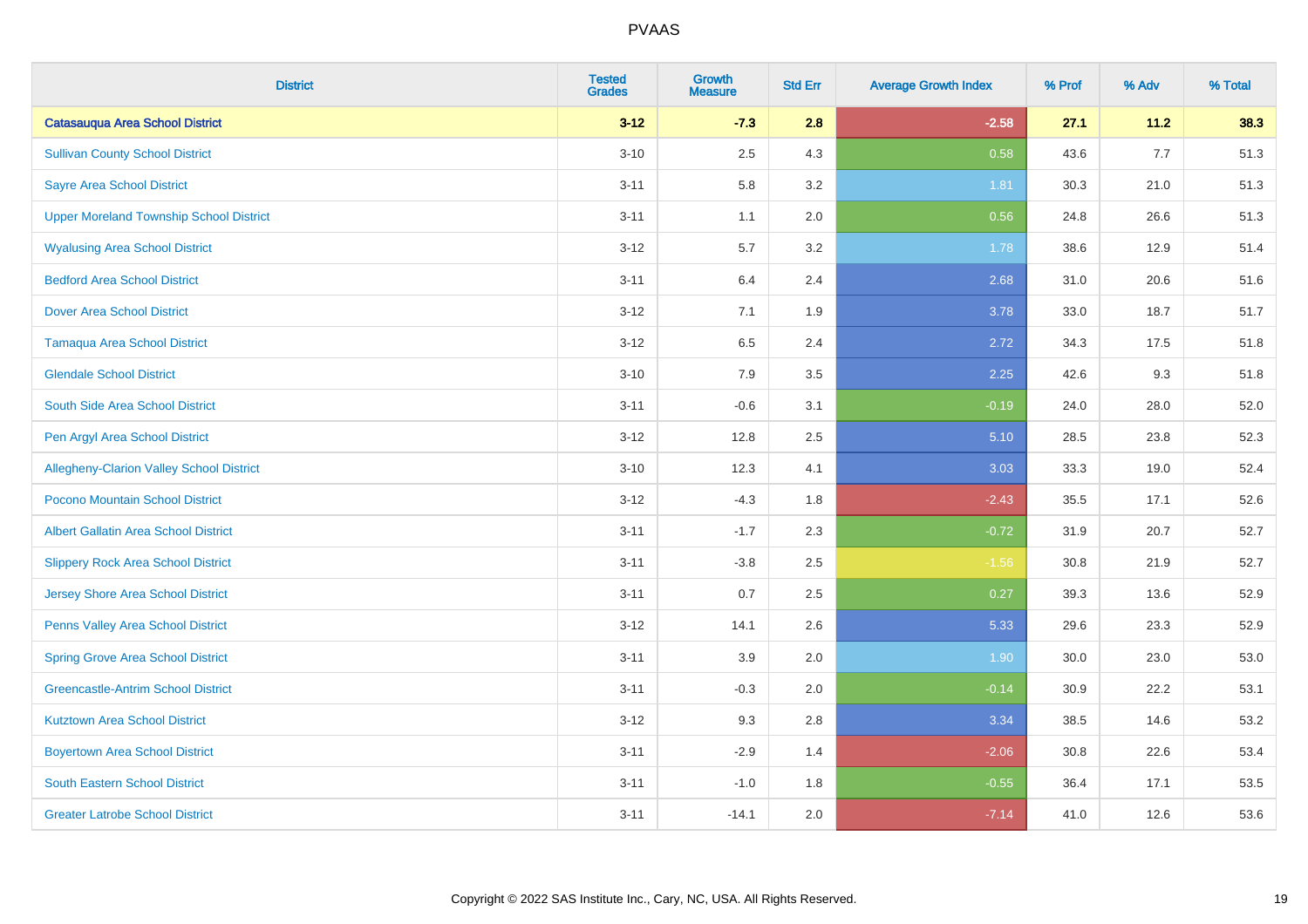| <b>District</b>                             | <b>Tested</b><br><b>Grades</b> | <b>Growth</b><br><b>Measure</b> | <b>Std Err</b> | <b>Average Growth Index</b> | % Prof | % Adv | % Total |
|---------------------------------------------|--------------------------------|---------------------------------|----------------|-----------------------------|--------|-------|---------|
| <b>Catasauqua Area School District</b>      | $3 - 12$                       | $-7.3$                          | 2.8            | $-2.58$                     | 27.1   | 11.2  | 38.3    |
| <b>Midd-West School District</b>            | $3 - 11$                       | 3.6                             | 2.6            | 1.42                        | 28.6   | 25.0  | 53.6    |
| <b>Beaver Area School District</b>          | $3 - 10$                       | $-3.0$                          | 2.5            | $-1.16$                     | 25.8   | 27.8  | 53.6    |
| Saint Marys Area School District            | $3 - 11$                       | 6.0                             | 2.2            | 2.69                        | 35.4   | 18.3  | 53.7    |
| <b>Wyomissing Area School District</b>      | $3 - 12$                       | $-2.4$                          | 2.6            | $-0.92$                     | 25.6   | 28.1  | 53.7    |
| <b>Northeastern York School District</b>    | $3 - 11$                       | 3.8                             | 1.8            | 2.11                        | 32.7   | 21.0  | 53.7    |
| East Pennsboro Area School District         | $3 - 11$                       | 4.8                             | 2.1            | 2.26                        | 36.8   | 16.9  | 53.7    |
| <b>Nazareth Area School District</b>        | $3 - 11$                       | $-2.5$                          | 1.7            | $-1.53$                     | 29.2   | 24.6  | 53.8    |
| <b>Quakertown Community School District</b> | $3 - 12$                       | $-4.3$                          | 1.5            | $-2.79$                     | 33.8   | 20.1  | 53.8    |
| <b>Lakeview School District</b>             | $3 - 11$                       | $-1.9$                          | 3.5            | $-0.53$                     | 41.5   | 12.3  | 53.8    |
| <b>Red Lion Area School District</b>        | $3 - 11$                       | 4.5                             | 1.9            | 2.31                        | 32.3   | 21.5  | 53.8    |
| <b>Chichester School District</b>           | $3 - 11$                       | $-1.8$                          | 4.2            | $-0.44$                     | 40.0   | 14.0  | 54.0    |
| <b>Whitehall-Coplay School District</b>     | $3 - 11$                       | 11.8                            | 1.7            | 7.06                        | 32.3   | 21.7  | 54.0    |
| <b>Gateway School District</b>              | $3 - 11$                       | 3.1                             | 2.0            | 1.55                        | 35.7   | 18.5  | 54.2    |
| <b>Dubois Area School District</b>          | $3 - 11$                       | $-2.8$                          | 2.0            | $-1.37$                     | 35.5   | 19.0  | 54.6    |
| <b>Dallas School District</b>               | $3 - 11$                       | 8.1                             | 2.1            | 3.87                        | 32.4   | 22.4  | 54.8    |
| <b>Crestwood School District</b>            | $3 - 11$                       | $-3.4$                          | 2.2            | $-1.52$                     | 33.1   | 21.7  | 54.9    |
| <b>Brockway Area School District</b>        | $3 - 11$                       | $-0.4$                          | 3.5            | $-0.11$                     | 41.2   | 13.8  | 55.0    |
| <b>United School District</b>               | $3 - 11$                       | 6.3                             | 3.3            | 1.89                        | 38.8   | 16.3  | 55.0    |
| <b>Neshaminy School District</b>            | $3 - 11$                       | $8.6\,$                         | 1.3            | 6.56                        | 31.3   | 23.9  | 55.2    |
| Shenango Area School District               | $3 - 11$                       | 1.7                             | 3.2            | 0.52                        | 41.4   | 13.8  | 55.3    |
| <b>Blackhawk School District</b>            | $3 - 11$                       | 2.0                             | 2.3            | 0.87                        | 34.6   | 20.7  | 55.3    |
| <b>Bermudian Springs School District</b>    | $3 - 11$                       | 2.5                             | 2.4            | 1.05                        | 31.8   | 23.5  | 55.3    |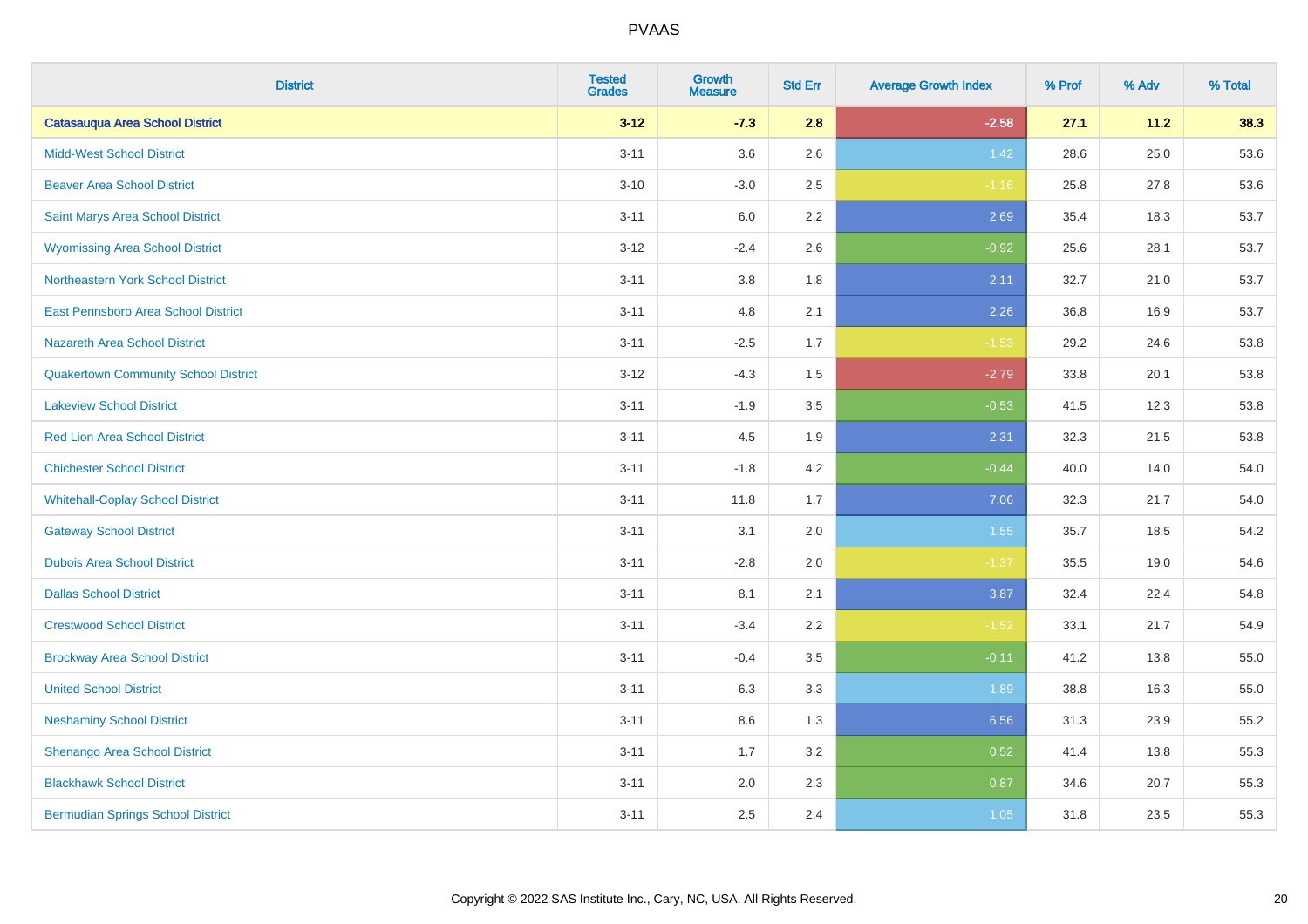| <b>District</b>                                | <b>Tested</b><br><b>Grades</b> | <b>Growth</b><br><b>Measure</b> | <b>Std Err</b> | <b>Average Growth Index</b> | % Prof | % Adv | % Total |
|------------------------------------------------|--------------------------------|---------------------------------|----------------|-----------------------------|--------|-------|---------|
| <b>Catasauqua Area School District</b>         | $3 - 12$                       | $-7.3$                          | 2.8            | $-2.58$                     | 27.1   | 11.2  | 38.3    |
| <b>Montour School District</b>                 | $3 - 11$                       | $-6.1$                          | 2.1            | $-2.95$                     | 31.8   | 23.6  | 55.3    |
| <b>Lehighton Area School District</b>          | $3 - 11$                       | 11.4                            | 2.4            | 4.84                        | 30.5   | 24.9  | 55.3    |
| <b>Central York School District</b>            | $3 - 12$                       | 12.9                            | $1.5\,$        | 8.64                        | 31.4   | 24.1  | 55.5    |
| <b>Galeton Area School District</b>            | $3 - 11$                       | 5.4                             | 5.4            | 1.01                        | 33.3   | 22.2  | 55.6    |
| <b>Homer-Center School District</b>            | $3 - 11$                       | 8.8                             | 3.5            | 2.53                        | 38.0   | 17.7  | 55.8    |
| <b>South Western School District</b>           | $3 - 12$                       | 2.5                             | 1.7            | 1.48                        | 36.2   | 19.7  | 55.9    |
| <b>Wilson School District</b>                  | $3 - 12$                       | 0.5                             | 1.5            | 0.32                        | 30.4   | 25.5  | 55.9    |
| <b>Wilmington Area School District</b>         | $3 - 11$                       | 11.1                            | 3.3            | 3.37                        | 29.8   | 26.2  | 56.0    |
| <b>York Suburban School District</b>           | $3 - 11$                       | 7.4                             | 2.1            | 3.55                        | 24.9   | 31.2  | 56.1    |
| <b>Brandywine Heights Area School District</b> | $3 - 11$                       | 5.8                             | 2.6            | 2.27                        | 27.7   | 28.6  | 56.2    |
| <b>Central Valley School District</b>          | $3 - 10$                       | 4.7                             | 2.6            | 1.83                        | 37.8   | 18.5  | 56.3    |
| <b>Muncy School District</b>                   | $3 - 11$                       | 6.9                             | 3.3            | 2.12                        | 37.6   | 18.8  | 56.4    |
| <b>North East School District</b>              | $3 - 11$                       | $-5.3$                          | 2.7            | $-1.97$                     | 31.7   | 24.8  | 56.4    |
| <b>Wissahickon School District</b>             | $3 - 10$                       | $-5.3$                          | 1.7            | $-3.14$                     | 27.5   | 29.0  | 56.6    |
| <b>Blue Mountain School District</b>           | $3 - 10$                       | 12.2                            | 2.1            | 5.81                        | 30.7   | 26.1  | 56.8    |
| <b>Springfield School District</b>             | $3 - 11$                       | 1.2                             | 1.7            | 0.69                        | 31.8   | 25.2  | 56.9    |
| South Butler County School District            | $3 - 10$                       | 6.3                             | 2.2            | 2.80                        | 37.8   | 19.2  | 57.0    |
| <b>Montoursville Area School District</b>      | $3 - 12$                       | $-8.4$                          | 2.6            | $-3.17$                     | 38.8   | 18.2  | 57.0    |
| <b>Belle Vernon Area School District</b>       | $3 - 11$                       | 11.1                            | 2.3            | 4.88                        | 31.6   | 25.4  | 57.1    |
| <b>Bloomsburg Area School District</b>         | $3 - 10$                       | 4.3                             | 3.4            | 1.26                        | 36.5   | 20.6  | 57.1    |
| <b>Spring Cove School District</b>             | $3 - 11$                       | 9.1                             | 2.4            | 3.77                        | 31.8   | 25.4  | 57.1    |
| <b>Donegal School District</b>                 | $3 - 12$                       | 5.9                             | 2.2            | 2.72                        | 34.1   | 23.1  | 57.2    |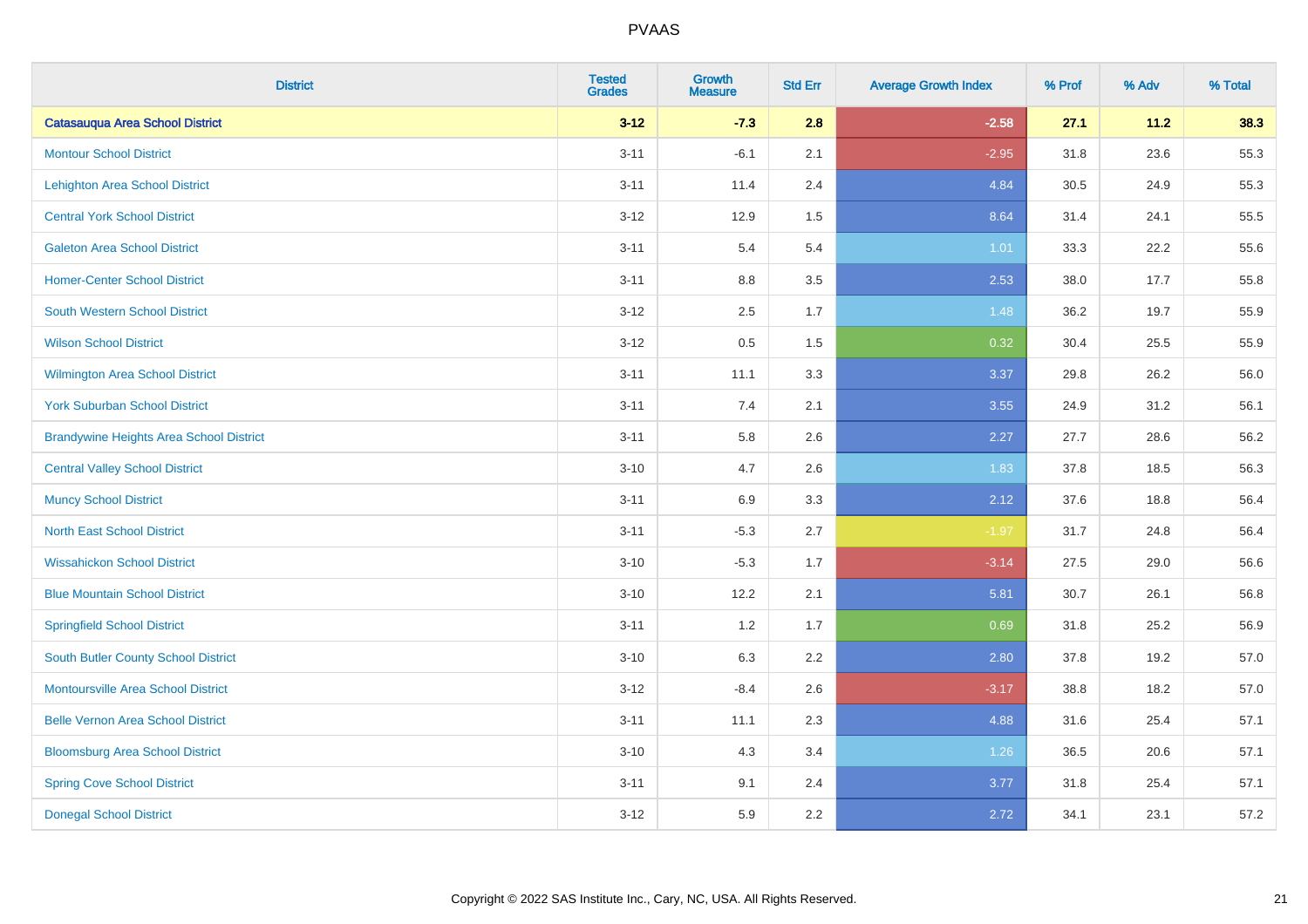| <b>District</b>                                 | <b>Tested</b><br><b>Grades</b> | <b>Growth</b><br><b>Measure</b> | <b>Std Err</b> | <b>Average Growth Index</b> | % Prof | % Adv | % Total |
|-------------------------------------------------|--------------------------------|---------------------------------|----------------|-----------------------------|--------|-------|---------|
| <b>Catasauqua Area School District</b>          | $3 - 12$                       | $-7.3$                          | 2.8            | $-2.58$                     | 27.1   | 11.2  | 38.3    |
| <b>Armstrong School District</b>                | $3 - 11$                       | $9.8\,$                         | 1.6            | 6.22                        | 32.8   | 24.6  | 57.4    |
| <b>Lower Dauphin School District</b>            | $3 - 11$                       | 5.3                             | 1.8            | 3.03                        | 30.6   | 26.8  | 57.5    |
| Capital Area School for the Arts Charter School | $9 - 11$                       | 14.2                            | 4.5            | 3.13                        | 27.5   | 30.0  | 57.5    |
| <b>Fleetwood Area School District</b>           | $3 - 10$                       | 10.4                            | 2.0            | 5.19                        | 31.7   | 25.8  | 57.5    |
| <b>Ridgway Area School District</b>             | $3 - 11$                       | $-6.1$                          | 4.0            | $-1.53$                     | 42.2   | 15.6  | 57.8    |
| California Area School District                 | $3 - 10$                       | $-13.7$                         | 4.5            | $-3.06$                     | 41.7   | 16.7  | 58.3    |
| <b>Avon Grove Charter School</b>                | $3 - 11$                       | $9.8\,$                         | 3.1            | 3.18                        | 32.4   | 26.0  | 58.4    |
| <b>Abington School District</b>                 | $3 - 10$                       | 0.9                             | 1.6            | 0.57                        | 29.7   | 28.7  | 58.4    |
| <b>Conestoga Valley School District</b>         | $3 - 11$                       | 2.4                             | 1.7            | 1.43                        | 35.0   | 23.5  | 58.5    |
| <b>Twin Valley School District</b>              | $3 - 12$                       | $-3.2$                          | 1.9            | $-1.68$                     | 38.8   | 19.8  | 58.6    |
| <b>Conemaugh Township Area School District</b>  | $3 - 12$                       | 4.8                             | 3.5            | 1.39                        | 30.9   | 27.8  | 58.8    |
| <b>Riverside Beaver County School District</b>  | $3 - 11$                       | $-5.5$                          | 2.7            | $-2.03$                     | 35.8   | 23.2  | 59.0    |
| <b>East Penn School District</b>                | $3 - 11$                       | 8.9                             | 1.2            | 7.61                        | 32.8   | 26.4  | 59.2    |
| <b>Canon-Mcmillan School District</b>           | $3 - 11$                       | $-5.0$                          | 1.5            | $-3.25$                     | 30.8   | 28.5  | 59.3    |
| Northwestern Lehigh School District             | $3 - 11$                       | $-2.4$                          | 2.1            | $-1.14$                     | 41.7   | 17.9  | 59.5    |
| <b>West Chester Area School District</b>        | $3 - 11$                       | $-2.1$                          | 1.2            | $-1.83$                     | 36.4   | 23.2  | 59.6    |
| <b>Pennridge School District</b>                | $3 - 10$                       | 7.4                             | 1.5            | 5.10                        | 32.0   | 27.6  | 59.6    |
| <b>Phoenixville Area School District</b>        | $3 - 11$                       | $7.3$                           | 1.8            | 3.96                        | 32.3   | 27.6  | 59.8    |
| Moon Area School District                       | $3 - 11$                       | 1.5                             | 1.8            | 0.86                        | 34.5   | 25.5  | 60.0    |
| <b>Bellwood-Antis School District</b>           | $3 - 10$                       | 3.5                             | 2.8            | 1.24                        | 40.9   | 19.4  | 60.2    |
| <b>Indiana Area School District</b>             | $3 - 11$                       | 12.0                            | 2.0            | 5.98                        | 30.0   | 30.4  | 60.3    |
| <b>Perkiomen Valley School District</b>         | $3 - 11$                       | 2.7                             | 1.5            | 1.83                        | 35.0   | 25.3  | 60.3    |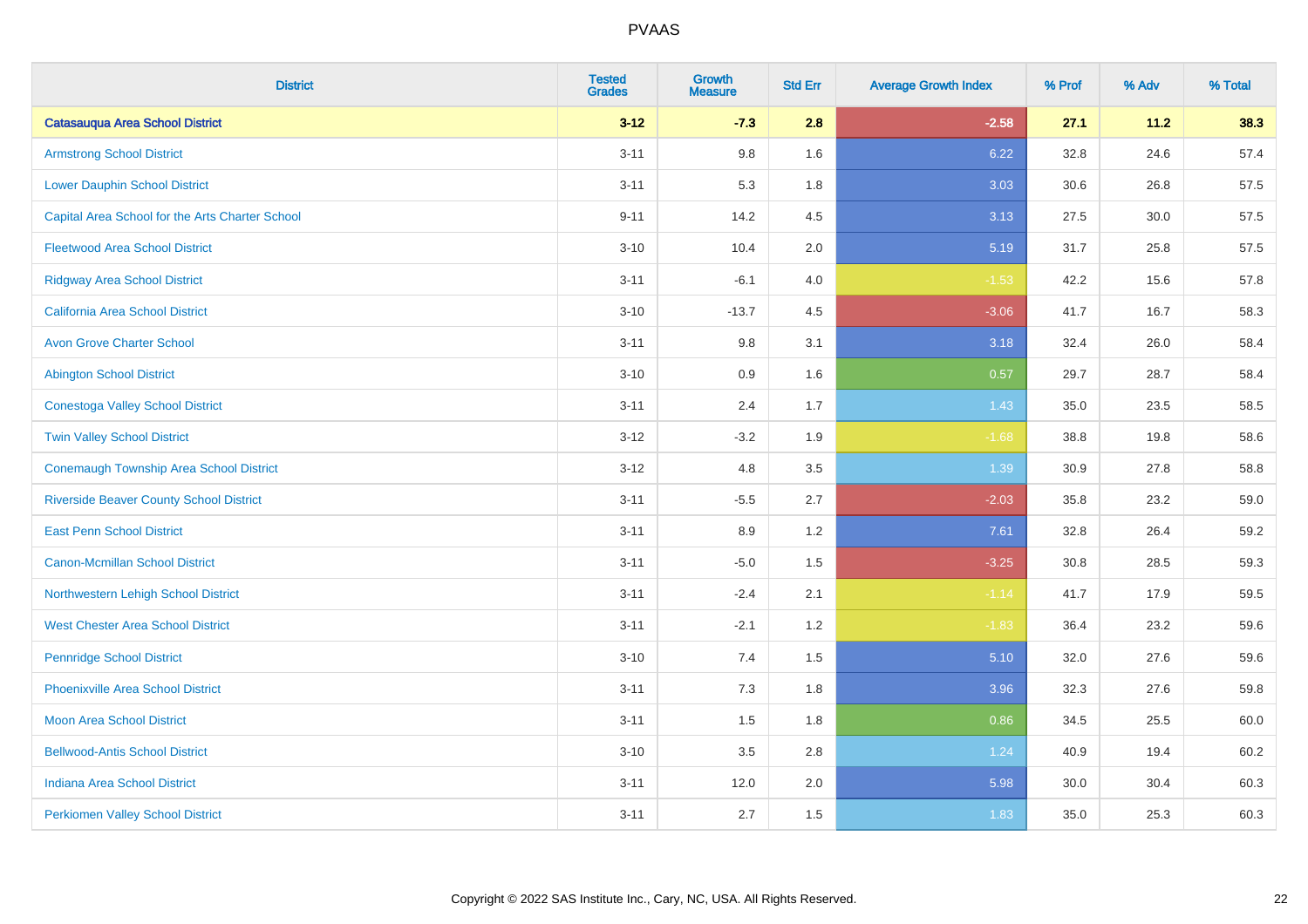| <b>District</b>                           | <b>Tested</b><br><b>Grades</b> | Growth<br><b>Measure</b> | <b>Std Err</b> | <b>Average Growth Index</b> | % Prof | % Adv | % Total |
|-------------------------------------------|--------------------------------|--------------------------|----------------|-----------------------------|--------|-------|---------|
| <b>Catasauqua Area School District</b>    | $3 - 12$                       | $-7.3$                   | 2.8            | $-2.58$                     | 27.1   | 11.2  | 38.3    |
| <b>Plum Borough School District</b>       | $3 - 11$                       | $-9.4$                   | 2.4            | $-3.98$                     | 32.9   | 27.4  | 60.4    |
| <b>Cocalico School District</b>           | $3 - 11$                       | 12.3                     | 1.9            | 6.48                        | 28.2   | 32.3  | 60.5    |
| <b>Conewago Valley School District</b>    | $3 - 12$                       | 7.6                      | 1.7            | 4.46                        | 41.3   | 19.4  | 60.6    |
| <b>Brookville Area School District</b>    | $3 - 11$                       | 6.8                      | 3.1            | 2.19                        | 46.1   | 14.6  | 60.7    |
| Pennsylvania Leadership Charter School    | $3 - 11$                       | $8.0\,$                  | 1.9            | 4.22                        | 33.1   | 27.8  | 60.9    |
| <b>Richland School District</b>           | $3 - 11$                       | $-6.9$                   | 2.6            | $-2.63$                     | 40.1   | 20.9  | 61.0    |
| <b>Hermitage School District</b>          | $3 - 12$                       | 14.0                     | 2.5            | 5.59                        | 34.0   | 27.0  | 61.0    |
| <b>Owen J Roberts School District</b>     | $3 - 11$                       | $-3.5$                   | 1.5            | $-2.27$                     | 36.8   | 24.4  | 61.2    |
| <b>Garnet Valley School District</b>      | $3 - 10$                       | 0.2                      | 1.7            | 0.13                        | 34.9   | 26.4  | 61.3    |
| <b>Oley Valley School District</b>        | $3 - 11$                       | 1.4                      | 2.4            | 0.56                        | 37.4   | 23.9  | 61.4    |
| <b>Jenkintown School District</b>         | $3 - 11$                       | $-7.9$                   | 4.1            | $-1.92$                     | 34.1   | 27.3  | 61.4    |
| <b>Evergreen Community Charter School</b> | $6 - 11$                       | $-1.1$                   | 4.7            | $-0.23$                     | 34.6   | 26.9  | 61.5    |
| <b>Manheim Township School District</b>   | $3 - 12$                       | 10.9                     | 1.5            | 7.51                        | 30.9   | 31.0  | 61.9    |
| <b>Parkland School District</b>           | $3 - 11$                       | $-3.7$                   | 1.2            | $-3.17$                     | 31.4   | 30.6  | 62.0    |
| West Jefferson Hills School District      | $3 - 11$                       | 1.9                      | 1.9            | 0.99                        | 34.8   | 27.3  | 62.1    |
| Downingtown Area School District          | $3 - 11$                       | 4.4                      | 1.1            | 4.06                        | 30.1   | 32.0  | 62.2    |
| <b>Coudersport Area School District</b>   | $3 - 11$                       | 14.8                     | 3.4            | 4.33                        | 34.7   | 28.0  | 62.7    |
| <b>Central Columbia School District</b>   | $3 - 12$                       | 0.3                      | 2.3            | 0.12                        | 25.4   | 37.6  | 63.0    |
| <b>Haverford Township School District</b> | $3 - 11$                       | 1.4                      | 1.4            | 1.05                        | 36.7   | 26.3  | 63.0    |
| <b>Manheim Central School District</b>    | $3 - 11$                       | 12.8                     | 2.0            | 6.52                        | 27.8   | 35.4  | 63.2    |
| <b>Tuscarora School District</b>          | $3 - 11$                       | 13.4                     | 2.2            | 6.20                        | 37.1   | 26.3  | 63.4    |
| North Clarion County School District      | $3 - 12$                       | 3.4                      | 4.1            | 0.83                        | 45.0   | 18.8  | 63.8    |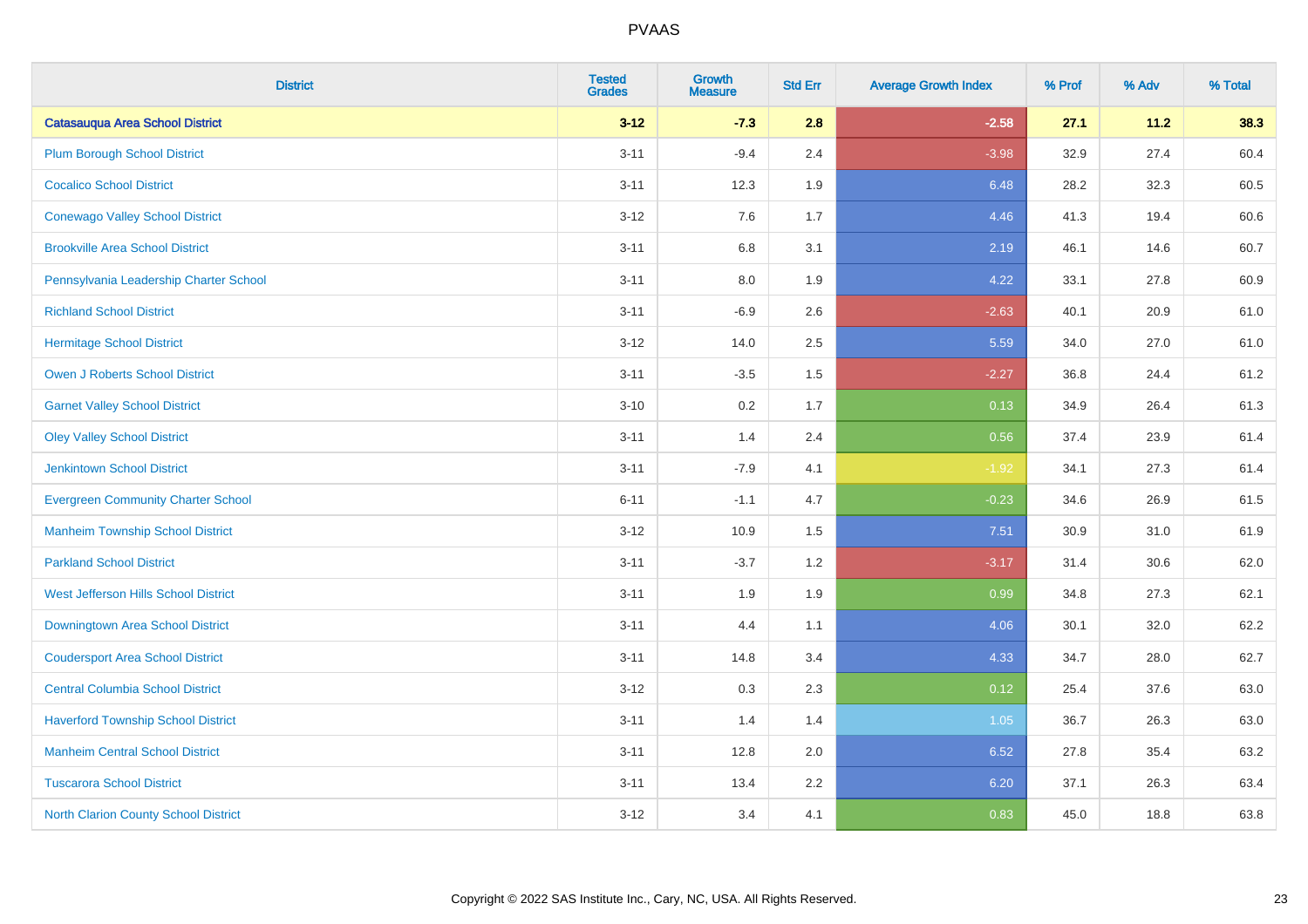| <b>District</b>                           | <b>Tested</b><br><b>Grades</b> | <b>Growth</b><br><b>Measure</b> | <b>Std Err</b> | <b>Average Growth Index</b> | % Prof | % Adv | % Total |
|-------------------------------------------|--------------------------------|---------------------------------|----------------|-----------------------------|--------|-------|---------|
| <b>Catasauqua Area School District</b>    | $3 - 12$                       | $-7.3$                          | 2.8            | $-2.58$                     | 27.1   | 11.2  | 38.3    |
| <b>Greenwood School District</b>          | $3 - 11$                       | 11.3                            | 3.6            | 3.14                        | 31.2   | 32.8  | 63.9    |
| <b>Elizabethtown Area School District</b> | $3 - 12$                       | 7.1                             | 1.7            | 4.19                        | 36.4   | 27.6  | 64.0    |
| <b>Warwick School District</b>            | $3 - 11$                       | 21.7                            | 1.8            | 11.76                       | 27.7   | 36.3  | 64.0    |
| <b>Sharpsville Area School District</b>   | $3 - 11$                       | 3.8                             | 3.7            | 1.04                        | 41.1   | 23.2  | 64.3    |
| <b>Benton Area School District</b>        | $3 - 10$                       | 8.1                             | 4.0            | 2.01                        | 35.7   | 28.6  | 64.3    |
| <b>Upper Dauphin Area School District</b> | $3 - 11$                       | 16.5                            | 5.1            | 3.26                        | 37.5   | 26.8  | 64.3    |
| <b>West Allegheny School District</b>     | $3 - 12$                       | $8.6\,$                         | 2.0            | 4.34                        | 37.3   | 27.2  | 64.5    |
| <b>Millcreek Township School District</b> | $3 - 11$                       | 9.1                             | 1.4            | 6.61                        | 34.5   | 30.1  | 64.6    |
| <b>Upper Dublin School District</b>       | $3 - 12$                       | 2.1                             | 1.8            | 1.19                        | 34.7   | 30.0  | 64.7    |
| <b>North Pocono School District</b>       | $3 - 11$                       | 13.1                            | 3.7            | 3.54                        | 31.4   | 33.3  | 64.7    |
| <b>Rose Tree Media School District</b>    | $3 - 10$                       | $-2.8$                          | 2.1            | $-1.33$                     | 35.2   | 29.6  | 64.8    |
| <b>Franklin Regional School District</b>  | $3 - 11$                       | 11.3                            | 1.8            | 6.13                        | 30.0   | 35.0  | 65.0    |
| <b>Norwin School District</b>             | $3 - 11$                       | $-1.1$                          | 1.6            | $-0.70$                     | 37.7   | 27.6  | 65.2    |
| <b>Pennsbury School District</b>          | $3 - 11$                       | 5.6                             | 1.3            | 4.38                        | 37.7   | 27.7  | 65.4    |
| <b>Abington Heights School District</b>   | $3 - 11$                       | 6.7                             | 1.7            | 4.00                        | 33.8   | 31.7  | 65.5    |
| <b>Saucon Valley School District</b>      | $3 - 11$                       | 18.9                            | 2.2            | 8.48                        | 26.0   | 39.6  | 65.6    |
| <b>Tyrone Area School District</b>        | $3 - 12$                       | 29.2                            | 2.3            | 12.86                       | 36.6   | 29.1  | 65.7    |
| <b>Seneca Valley School District</b>      | $3 - 11$                       | $0.8\,$                         | 1.4            | 0.54                        | 40.6   | 25.2  | 65.8    |
| <b>Quaker Valley School District</b>      | $3 - 11$                       | 12.2                            | 2.5            | 4.90                        | 39.5   | 26.4  | 65.9    |
| <b>West Branch Area School District</b>   | $3 - 11$                       | 17.0                            | 3.3            | 5.20                        | 47.1   | 19.1  | 66.2    |
| North Penn School District                | $3 - 11$                       | 17.6                            | 1.0            | 17.53                       | 30.8   | 35.7  | 66.4    |
| <b>Montrose Area School District</b>      | $3 - 10$                       | 12.3                            | 2.8            | 4.41                        | 37.8   | 28.9  | 66.7    |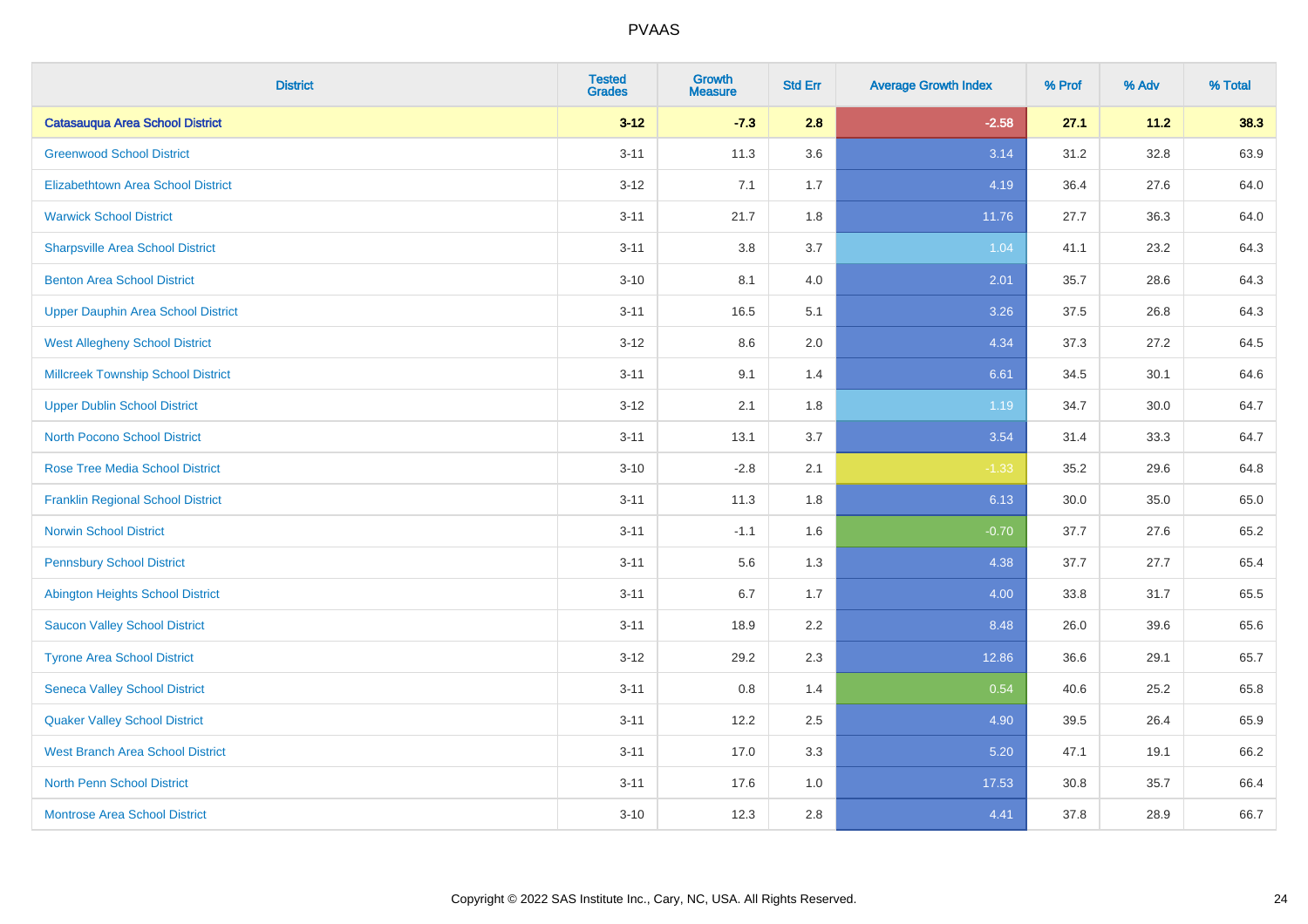| <b>District</b>                               | <b>Tested</b><br><b>Grades</b> | <b>Growth</b><br><b>Measure</b> | <b>Std Err</b> | <b>Average Growth Index</b> | % Prof | % Adv | % Total |
|-----------------------------------------------|--------------------------------|---------------------------------|----------------|-----------------------------|--------|-------|---------|
| <b>Catasauqua Area School District</b>        | $3 - 12$                       | $-7.3$                          | 2.8            | $-2.58$                     | 27.1   | 11.2  | 38.3    |
| <b>Pequea Valley School District</b>          | $3 - 11$                       | 18.0                            | 3.1            | 5.74                        | 29.2   | 37.5  | 66.7    |
| <b>Hempfield School District</b>              | $3 - 11$                       | 13.4                            | 1.3            | 10.53                       | 29.9   | 36.8  | 66.7    |
| <b>Southern York County School District</b>   | $3 - 11$                       | 15.5                            | 1.8            | 8.48                        | 37.6   | 29.2  | 66.8    |
| <b>Upper Merion Area School District</b>      | $3 - 11$                       | 14.0                            | 2.0            | 7.15                        | 34.4   | 32.6  | 67.0    |
| <b>Avon Grove School District</b>             | $3 - 10$                       | 7.6                             | 1.4            | 5.29                        | 33.7   | 33.2  | 67.0    |
| Southern Lehigh School District               | $3 - 11$                       | $-4.1$                          | 2.1            | $-1.94$                     | 39.3   | 28.0  | 67.2    |
| <b>Freeport Area School District</b>          | $3 - 10$                       | $-0.2$                          | 2.1            | $-0.10$                     | 37.4   | 29.8  | 67.2    |
| <b>Great Valley School District</b>           | $3 - 11$                       | 5.4                             | 2.0            | 2.77                        | 33.8   | 33.5  | 67.3    |
| <b>Council Rock School District</b>           | $3 - 11$                       | 13.5                            | 1.1            | 12.27                       | 32.0   | 35.4  | 67.4    |
| <b>Bethel Park School District</b>            | $3 - 11$                       | $-4.4$                          | 1.7            | $-2.62$                     | 40.1   | 27.3  | 67.4    |
| <b>Littlestown Area School District</b>       | $3 - 11$                       | 28.7                            | 2.4            | 11.83                       | 38.4   | 29.3  | 67.7    |
| Lampeter-Strasburg School District            | $3 - 12$                       | 11.0                            | 1.9            | 5.69                        | 35.4   | 32.3  | 67.7    |
| <b>Springfield Township School District</b>   | $3 - 11$                       | $-3.9$                          | 3.1            | $-1.27$                     | 37.2   | 30.8  | 68.1    |
| <b>Clearfield Area School District</b>        | $3 - 10$                       | $-1.3$                          | 3.7            | $-0.34$                     | 43.9   | 24.6  | 68.4    |
| <b>Delaware Valley School District</b>        | $3 - 11$                       | 15.7                            | 1.6            | 9.62                        | 36.7   | 32.1  | 68.8    |
| <b>Mars Area School District</b>              | $3 - 10$                       | 6.6                             | 1.9            | 3.45                        | 36.7   | 32.4  | 69.1    |
| <b>Berlin Brothersvalley School District</b>  | $3 - 11$                       | 19.6                            | 4.0            | 4.93                        | 28.3   | 41.3  | 69.6    |
| <b>Methacton School District</b>              | $3 - 11$                       | 11.0                            | 1.6            | 6.94                        | 36.0   | 33.6  | 69.6    |
| <b>Souderton Area School District</b>         | $3 - 11$                       | 18.5                            | 1.4            | 12.86                       | 39.2   | 31.2  | 70.4    |
| <b>Wallingford-Swarthmore School District</b> | $3 - 10$                       | 5.0                             | 2.2            | 2.25                        | 33.3   | 37.1  | 70.4    |
| South Fayette Township School District        | $3 - 11$                       | 6.0                             | 1.8            | 3.33                        | 32.2   | 38.3  | 70.5    |
| <b>Cumberland Valley School District</b>      | $3 - 12$                       | 18.6                            | 1.2            | 15.79                       | 31.3   | 39.2  | 70.5    |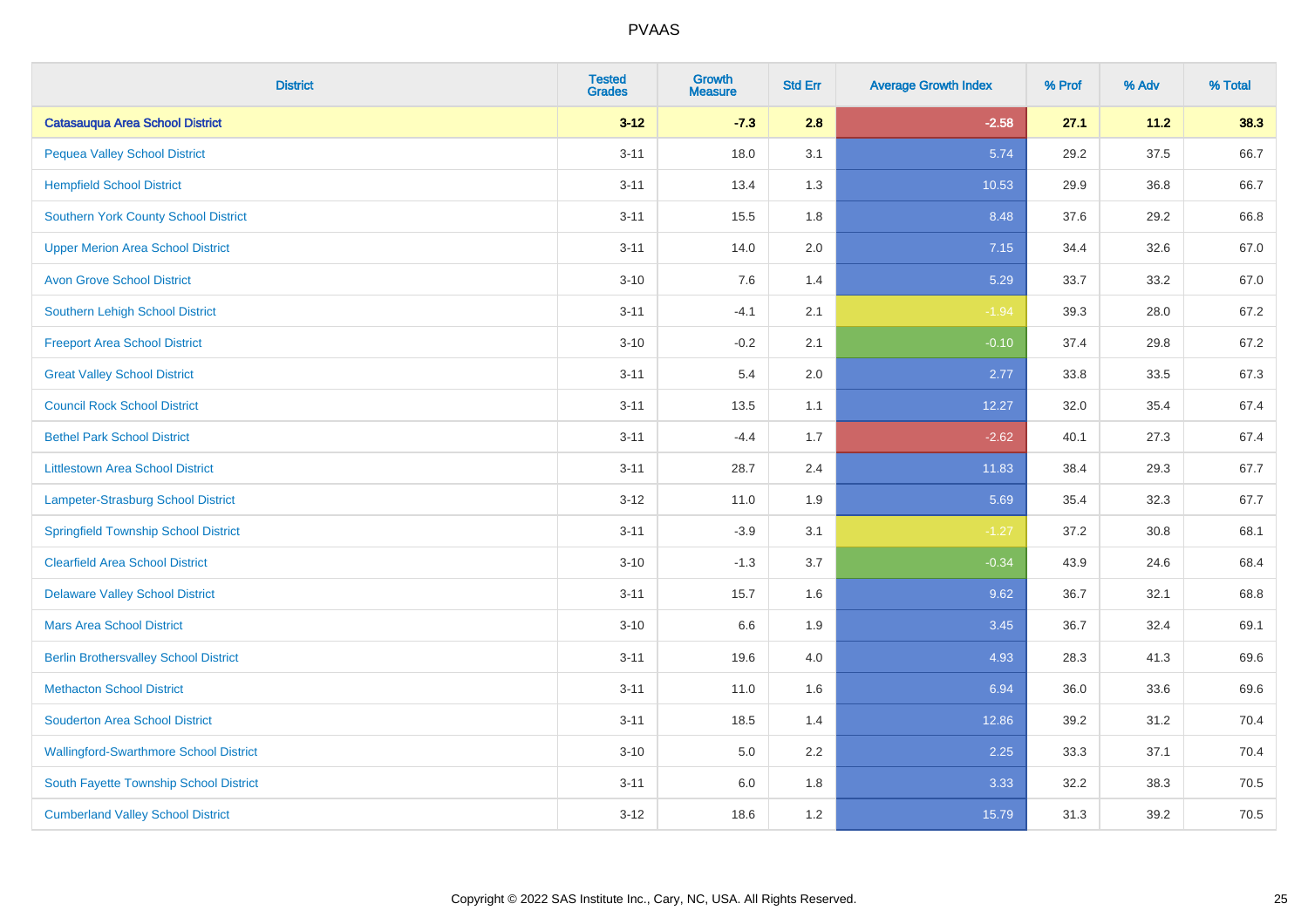| <b>District</b>                                 | <b>Tested</b><br><b>Grades</b> | <b>Growth</b><br><b>Measure</b> | <b>Std Err</b> | <b>Average Growth Index</b> | % Prof | % Adv | % Total |
|-------------------------------------------------|--------------------------------|---------------------------------|----------------|-----------------------------|--------|-------|---------|
| <b>Catasauqua Area School District</b>          | $3 - 12$                       | $-7.3$                          | 2.8            | $-2.58$                     | 27.1   | 11.2  | 38.3    |
| <b>Oswayo Valley School District</b>            | $3 - 12$                       | 9.9                             | 5.1            | 1.93                        | 26.5   | 44.1  | 70.6    |
| <b>Colonial School District</b>                 | $3 - 11$                       | 22.1                            | 1.6            | 13.55                       | 27.2   | 43.5  | 70.6    |
| <b>Tredyffrin-Easttown School District</b>      | $3 - 10$                       | 8.7                             | 2.4            | 3.57                        | 35.2   | 35.8  | 71.0    |
| <b>Dallastown Area School District</b>          | $3 - 11$                       | 19.9                            | 1.4            | 14.14                       | 36.8   | 34.2  | 71.0    |
| <b>Radnor Township School District</b>          | $3 - 12$                       | 7.5                             | 1.9            | 4.03                        | 33.0   | 38.3  | 71.3    |
| <b>Lower Moreland Township School District</b>  | $3 - 11$                       | 8.7                             | 2.0            | 4.35                        | 38.2   | 33.2  | 71.4    |
| <b>Eastern Lancaster County School District</b> | $3 - 12$                       | 2.9                             | 3.2            | 0.91                        | 35.2   | 36.4  | 71.6    |
| <b>Lewisburg Area School District</b>           | $3 - 11$                       | 1.7                             | 2.4            | 0.72                        | 35.9   | 35.9  | 71.8    |
| <b>Loyalsock Township School District</b>       | $3-12$                         | 26.7                            | 2.7            | 9.92                        | 36.8   | 35.1  | 71.9    |
| <b>Penn-Trafford School District</b>            | $3 - 11$                       | 2.9                             | 1.8            | 1.68                        | 46.3   | 26.2  | 72.5    |
| Palmyra Area School District                    | $3 - 11$                       | 16.2                            | 1.8            | 9.02                        | 38.8   | 34.0  | 72.8    |
| North Allegheny School District                 | $3 - 11$                       | 18.0                            | 1.3            | 14.25                       | 30.5   | 42.9  | 73.4    |
| <b>Camp Hill School District</b>                | $3 - 12$                       | 20.7                            | 2.9            | 7.00                        | 32.3   | 41.4  | 73.7    |
| <b>Marple Newtown School District</b>           | $3 - 11$                       | 20.6                            | 2.3            | 8.95                        | 31.1   | 42.7  | 73.8    |
| <b>Wayne Highlands School District</b>          | $3 - 11$                       | 22.5                            | 2.5            | 9.16                        | 33.8   | 40.4  | 74.2    |
| Fox Chapel Area School District                 | $3 - 11$                       | 17.6                            | 1.9            | 9.47                        | 22.9   | 52.0  | 74.9    |
| <b>Harbor Creek School District</b>             | $3 - 11$                       | 13.4                            | 2.3            | 5.80                        | 34.5   | 40.7  | 75.2    |
| <b>Spring-Ford Area School District</b>         | $3 - 11$                       | 16.6                            | 1.2            | 14.02                       | 30.4   | 45.3  | 75.7    |
| <b>Central Bucks School District</b>            | $3 - 11$                       | 15.5                            | 0.9            | 17.94                       | 34.8   | 41.4  | 76.2    |
| <b>Upper Saint Clair School District</b>        | $3 - 11$                       | 13.8                            | 1.8            | 7.86                        | 32.2   | 44.5  | 76.7    |
| <b>Fairview School District</b>                 | $3 - 11$                       | 8.3                             | 2.4            | 3.43                        | 41.9   | 34.9  | 76.7    |
| <b>Peters Township School District</b>          | $3 - 11$                       | 14.1                            | 1.7            | 8.16                        | 35.2   | 41.6  | 76.8    |